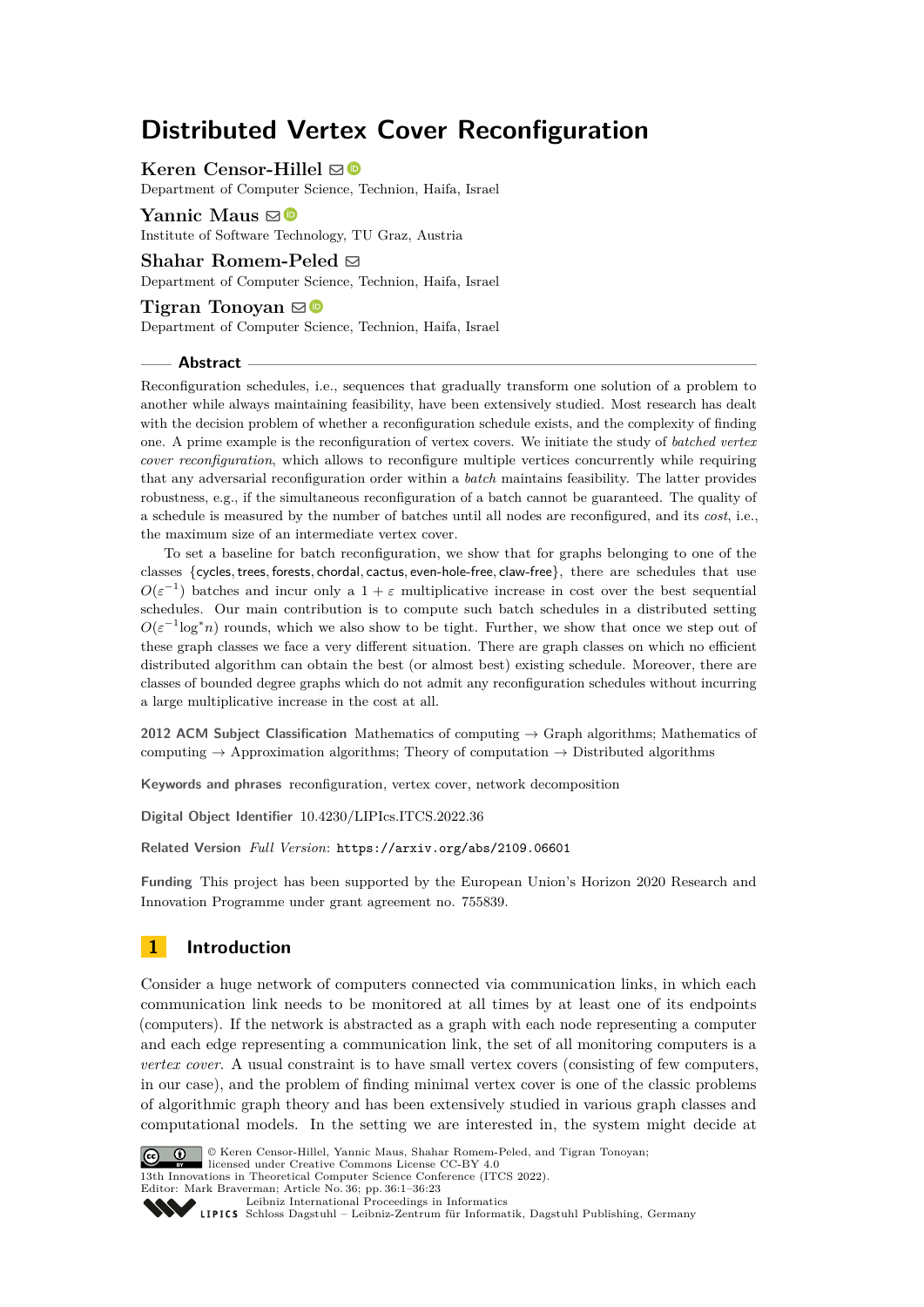### **36:2 Distributed Vertex Cover Reconfiguration**

some point in time to switch to another vertex cover, say, to evenly distribute the load of monitoring over the nodes. To ensure correct system performance, it is natural to require each communication link be monitored at all times, even during the switching process, and at the same time to save resources by keeping the vertex cover size small at all times. This naturally leads us to the vertex cover reconfiguration problem.

More generally, reconfiguration problems ask the following type of questions: *Given two solutions to a problem, is it always possible to gradually move from one solution to the other by changing one element at a time, while always maintaining a feasible solution?*

Reconfiguration problems thus explore reachability in a graph over the solutions, and as such they have been extensively studied for various problems. Notable examples are colorings [\[8,](#page-20-0) [24,](#page-21-0) [3\]](#page-19-0), matchings [\[23\]](#page-21-1), independent sets and vertex covers [\[27,](#page-21-2) [33\]](#page-21-3). In the vertex cover reconfiguration problem one needs to find a schedule that moves from a given first vertex cover to a given second vertex cover by changing the membership of one vertex at a time, and while ensuring that each intermediate set is a valid vertex cover (**feasibility**). Traditionally, the emphasis has been on the size of the intermediate solutions – the problem is trivial with no size bound – while the elementary steps consist of adding or removing a single vertex.

**Distributed reconfiguration and its motivation.** In this work, we initiate the study of *distributed vertex cover reconfiguration*. In contrast to the previously discussed setup, in huge networks, the states of vertices might have to change concurrently, for various reasons; e.g., to obtain short schedules, or simply if there is no single entity controlling the whole network, and communication between far-apart computers is too costly to agree on a global reconfiguration schedule. Motivated by this, the goal of this work is to exploit parallelism for reconfiguration schedules. For vertex cover reconfiguration, this leads us to allow changing the membership in the intermediate vertex cover of more than one vertex in each step. We formally capture this setting by introducing the concept of batch reconfiguration.

In *batch reconfiguration*, one is allowed to change a *batch* of an **unbounded number of elements** in a single reconfiguration step, as opposed to the previous *sequential reconfiguration*, which changes a single vertex at a time. However, such a solution is not practically robust, in the following sense. Suppose that implementing the change for a vertex is not an immediate operation and could rather take a bit of time. Then, changing several vertices concurrently may result in a sequence of changes in these vertices, with an unpredictable order. As a result, although we aim at reconfiguring all vertices at once in one swipe, in reality what could happen is that we get an arbitrary sequence of changes, which can easily violate feasibility in an adversarial execution of a batch.

In light of the above, in addition to feasibility, we require a **robustness** condition for batch reconfiguration schedules. The goal of a robustness condition is to guarantee that no matter in which order the elements of a batch are eventually executed, feasibility is never violated. We require that *the set of vertices that are reconfigured within a batch is always an independent set*. This promises that each edge is always covered, also within any internal ordering of a batch.

**The tradeoff between the number of batches and the solution size.** When computing a schedule between two covers, typically denoted by  $\alpha$  and  $\beta$ , batching brings the advantage of short schedules, but comes with a proportional overhead in solution sizes. We show via a pigeonhole argument that for some instances of vertex covers  $\alpha$  and  $\beta$ , every reconfiguration schedule with  $t$  batches necessarily creates an intermediate solution of size at least  $(1 +$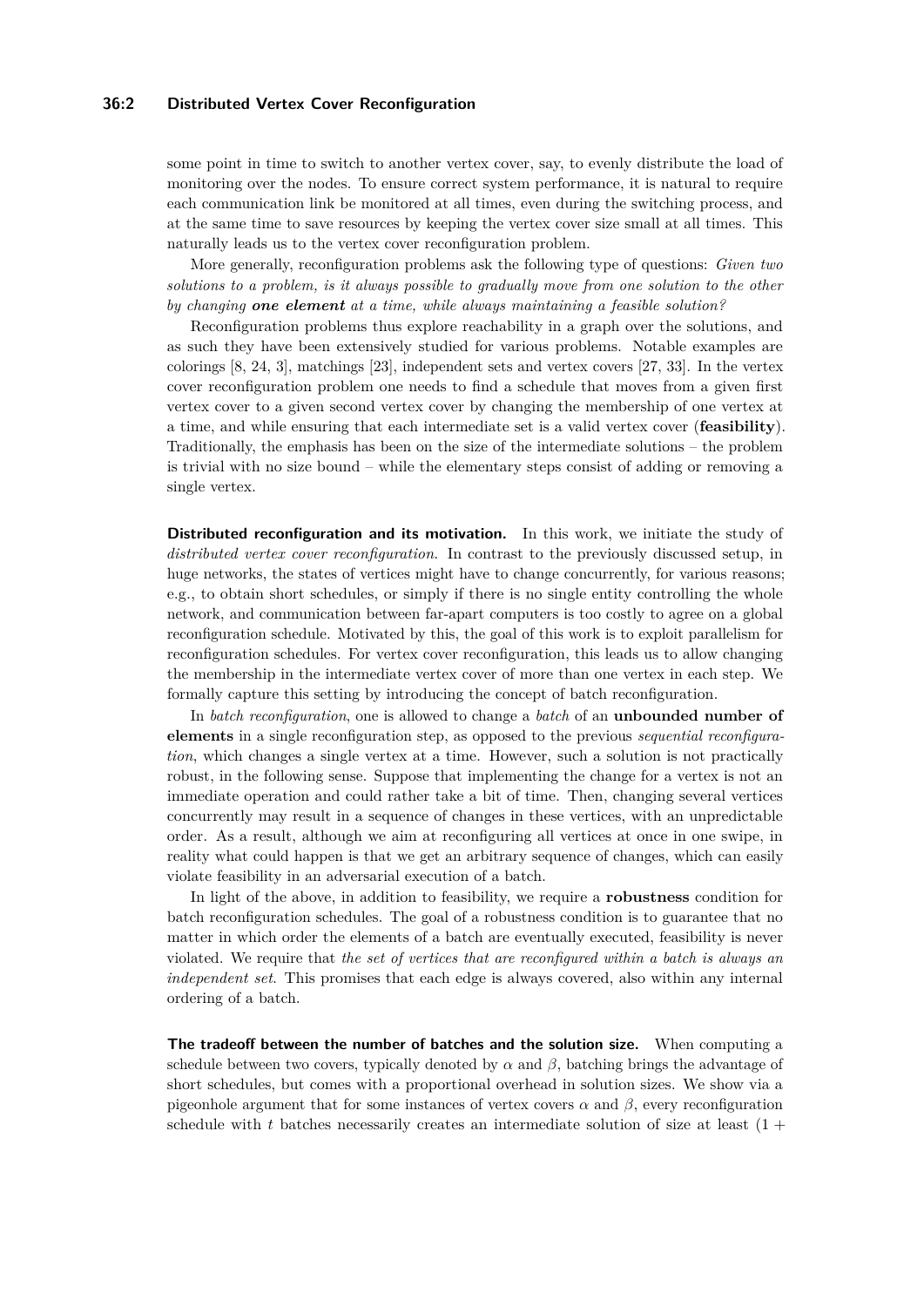$1/t$ ) · max $\{|a|, |\beta|\}$ . We desire to get as close as possible to this optimal length-vs.-size tradeoff. We evaluate the quality of a batch reconfiguration schedule for vertex cover by two measures: the length of the schedule, i.e., the number of batches, and the maximum size of an intermediate vertex cover in the schedule, which, by the robustness condition, includes all possible intermediate vertex covers that can occur in any internal ordering of each batch. In view of the natural barrier of  $\max\{|\alpha|, |\beta|\}$  on the worst-case intermediate vertex cover size, as well as the necessary overhead given by batch schedules, we say a reconfiguration schedule is an (*η, c*)*-approximation* if the size of the worst-case intermediate cover is at most  $\eta \cdot \max\{|\alpha|, |\beta|\} + c$  (see Section [2](#page-6-0) for formal definitions). Here,  $\eta$  is between 1 and 2, and is normally related to the number of batches, while *c* is often a constant (e.g., the trivial 2-batch schedule that adds all nodes in  $\beta \setminus \alpha$ , then removes all nodes in  $\alpha \setminus \beta$ , is a (2*,* 0)-approximation for a schedule from *α* to *β*).

# **1.1 Our Contribution**

As we initiate the study of distributed algorithms for vertex cover reconfiguration, our first contribution is an examination of the baseline for our distributed algorithms. We provide several (tight) existential results on batch schedules on various graph classes. Then we devise distributed algorithms that nearly match our existential results and efficiently compute schedules of almost the same quality. Further, we show that once we step out of these graph classes we face a very different situation. There are graph classes on which no efficient distributed algorithm can obtain the best (or almost best) existing schedule. Moreover, there are classes of bounded degree graphs which do not admit any reconfiguration schedules without incurring a large multiplicative increase in the cost at all. We next discuss our existential (centralized) results and then discuss our distributed results.

**Existential results on batch reconfiguration schedules.** Our first technical contribution is a black-box compression scheme that mechanically transforms a sequential schedule into a batched one of desired length, with a proportional and unavoidable overhead. Thus, we derive batch schedules from known sequential schedules. Our result holds for *monotone* schedules (that never touch a vertex twice), which is aligned with prior work (see Section [1.2\)](#page-5-0).

<span id="page-2-0"></span> $\blacktriangleright$  **Theorem 1** (Schedule Compression). Let  $G = (V, E)$  be a graph with two vertex covers  $\alpha, \beta$ , *and let* S *be a monotone sequential schedule from*  $\alpha$  *to*  $\beta$  *that is an*  $(\eta, c)$ *-approximation, for a real*  $\eta \geq 1$  *and an integer*  $c \geq 0$ *. For every*  $\varepsilon \in (0,1)$ *, S can be transformed into a monotone*  $(2\lceil 1/\varepsilon \rceil)$ *-batch schedule* S' that is an  $(\eta + \varepsilon, c + 1)$ *-approximation.* 

Based on known separator theorems (e.g., [\[32\]](#page-21-4)), we observe that a number of graph classes possessing small separators admit  $(1, O(\sqrt{n}))$ -approximation schedules, where *n* is the number of vertices. It is also known that cactus graphs have (1*,* 2)-approximation schedules [\[25\]](#page-21-5) (see Theorem [8\)](#page-8-0). We provide a simple and unified proof of these results. Moreover, the same results apply for graphs *G* for which  $G[\alpha \oplus \beta]$  belongs to the corresponding graph class. The property " $G[\alpha \oplus \beta]$  is a cactus graph" holds for all graphs *G* in the following graph classes: {cycles*,*trees*,* forests*,* chordal*,* cactus*,* even-hole-free*,* claw-free}. Combined with our batching scheme, we get the following theorem.

<span id="page-2-1"></span>**Find z** *Let*  $\varepsilon > 0$ *. Let*  $G = (V, E)$  *be a graph with a pair*  $\alpha, \beta$  *of vertex covers.* If *G belongs to one of the graph classes* {cactus, chordal, even-hole-free, claw-free}*, there is a monotone*  $(2\lceil 1/\varepsilon \rceil)$ *-batch*  $(1+\varepsilon,3)$ *-approximation schedule from*  $\alpha$  *to*  $\beta$ *. If G is planar, there is a monotone*  $(2[2/\varepsilon])$ *-batch*  $(1+\varepsilon, O(\varepsilon^{-1}))$ *-approximation schedule from*  $\alpha$  *to*  $\beta$ *.*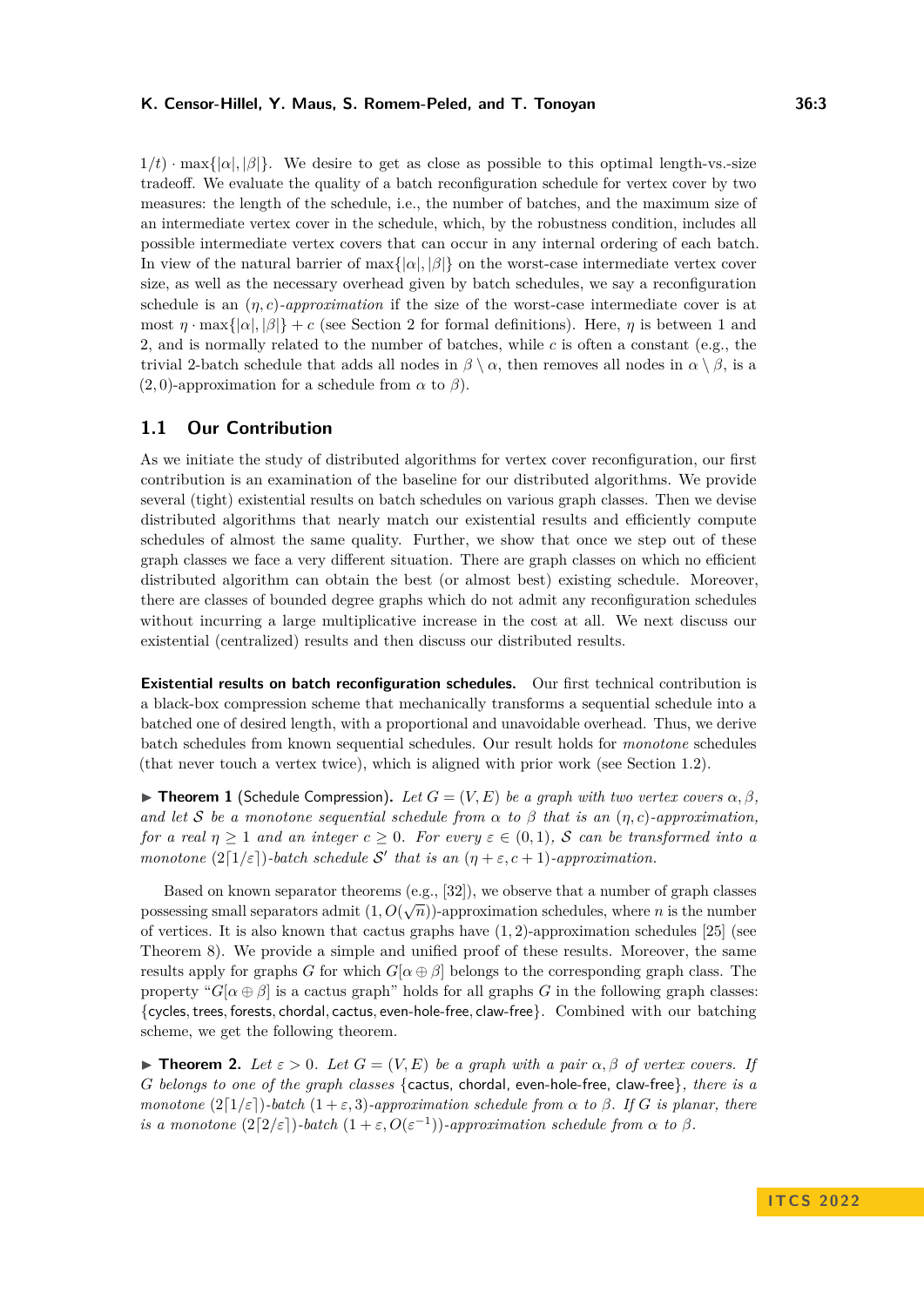### **36:4 Distributed Vertex Cover Reconfiguration**

We show in Section [3](#page-7-0) that the tradeoff between the number of batches and the approximation overhead in Theorem [1](#page-2-0) is (almost) best possible. This implies that the batch schedules from Theorem [2](#page-2-1) are nearly optimal in terms of the length vs. approximation tradeoff.

A natural guess would be that the  $(1 + \varepsilon)$ -type approximations á la Theorem [2](#page-2-1) extend to bounded degree or bounded arboricity graphs<sup>[1](#page-3-0)</sup> (the latter contains planar graphs). In the full version, we show that that is not the case: for any  $d \geq 4$ , there are infinitely many *d*-regular Ramanujan graphs  $G([34])$  $G([34])$  $G([34])$  with two vertex covers  $\alpha, \beta$ , for which no schedule can be better than a  $(2 - O(1/\sqrt{d}))$ -approximation. The proof exploits the *expansion* properties of such graphs. On the positive side, we give a  $(2 - \Omega(1/\lambda))$ -approximation for any graph of arboricity  $\lambda$ , by a simple monotone *greedy schedule* that reconfigures  $\alpha$ -nodes in an increasing degree order, and a similar approximation can even be achieved with a *4-batch* schedule.

<span id="page-3-1"></span>▶ **Theorem 3.** For every  $d \geq 4$ , there is an infinite class of *d*-regular graphs  $G_i$ ,  $i \geq 1$ , with *vertex covers*  $\alpha_i, \beta_i$ , that do not admit  $(2 - 4/(\sqrt{d+1} + 1), 0)$ -approximation schedules. Any *graph G of arboricity*  $\lambda$  *with vertex covers*  $\alpha$ ,  $\beta$  *has a sequential*  $(2 - 1/(2\lambda), 1)$ *-approximation and a* 4-batch  $(2 - 1/(2\lambda + 1), 1)$ *-approximation schedules.* 

Note that the batching in Theorem [3](#page-3-1) is better than if we combined the sequential result with Theorem [1:](#page-2-0) in order to give any non-trivial approximation, the latter would take at least  $4\lambda$  batches instead of the 4 taken by Theorem [3.](#page-3-1)

Besides motivation through distributed reconfiguration, we believe that batch reconfiguration is a meaningful concept in its own right and deserves separate study, as it adds to the notions of parallelism that can be introduced into solving a problem.

**Distributed computation of reconfiguration schedules.** A natural setting where batch reconfiguration may appear is when nodes themselves, as distributed autonomous computers, execute a reconfiguration schedule by exchanging information with others. This immediately raises the question of *computing* schedules in such distributed settings.

We focus on the LOCAL model of distributed computing, where nodes synchronously send messages to their neighbors in the underlying network graph (which also serves as the problem instance) and give efficient algorithms for computing batch schedules. In the distributed reconfiguration problem, each node receives as input whether it is in  $\alpha$  or  $\beta$  (or both) and outputs its own part of the schedule (i.e. at which rounds a vertex leaves the cover or joins it).

At the core of most of our algorithmic results is a graph decomposition that we call a *small separator decomposition* and which might be of independent interest. Roughly speaking (and hiding many technical details), it is a decomposition into small diameter clusters and a small separator set *S* (e.g., an  $\varepsilon$  fraction of  $|\alpha| + |\beta|$ , for a small  $\varepsilon > 0$ ), such that there are no *inter-cluster edges*. At a very high level, we show that if there exists a good approximation schedule for each cluster, we can compute a batch schedule for the whole graph with only a small approximation overhead and in a number of rounds that is linear in the maximum cluster diameter.

 $\blacktriangleright$  **Theorem** (Informal version of Theorem [17\)](#page-14-0). Let  $G = (V, E)$  be a graph with two vertex *covers α and β, and a small separator decomposition with a separator set S and clusters*  $(C_i)_{i=1}^k$  *of diameter d. If each subgraph*  $G[C_i]$  *admits a monotone*  $\ell$ *-batch*  $(\eta, c)$ *-approximation schedule, then a*  $(2\ell + 2)$ *-batch*  $(\eta, |S| + k \cdot c)$ *-approximation schedule for*  $\alpha$  *and*  $\beta$  *can be computed in O*(*d*) *rounds in the* LOCAL *model.*

<span id="page-3-0"></span><sup>&</sup>lt;sup>1</sup> The *arboricity* of a graph is the minimum number of forests that are needed to cover its edge set.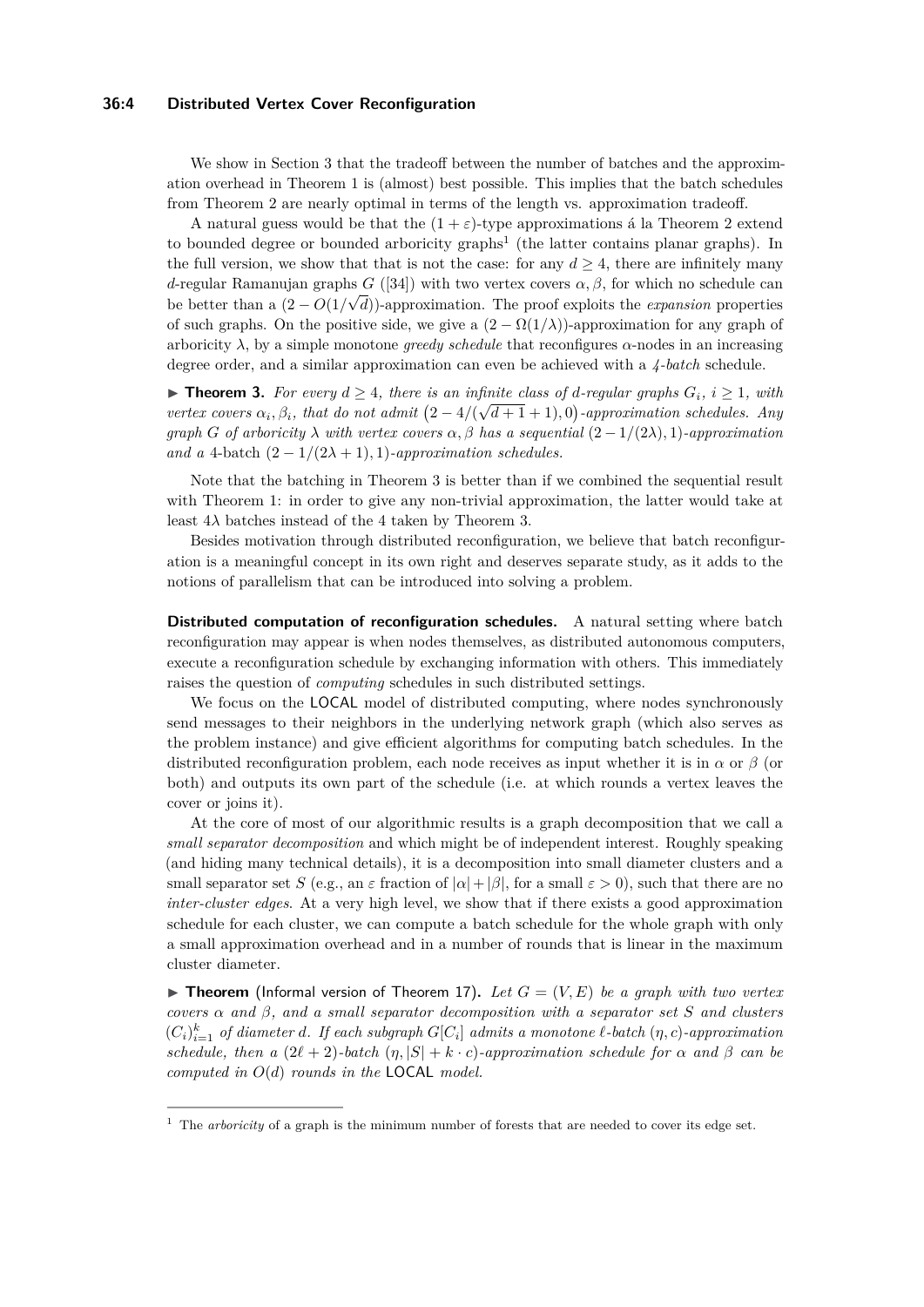As can be seen in the theorem above, it is crucial to have a graph decomposition both with a small size separator, as well as few clusters. Combining known network decompositions [\[1,](#page-19-1) [30,](#page-21-7) [39\]](#page-22-0) and tools from distributed combinatorial optimization [\[17\]](#page-20-1) together with our new machinery, we get a  $poly \log(n)$ -round algorithm to compute a small separator decomposition with logarithmic-diameter clusters in general graphs. While the resulting decomposition has a small separator set, we use additional postprocessing to also reduce the number of clusters (while keeping the bounds on cluster diameters and the separator size). This allows us to distributively implement batch-scheduling algorithms known for any *hereditary* graph class. For instance, in poly  $log(n)$  rounds, we can construct an  $O(1/\varepsilon)$ -batch  $(1+\varepsilon, O(\varepsilon^{-1}))$ approximation schedules for planar graphs. See the full version for details.

For other special graph classes, we obtain much stronger results, that is, we can compute small separator decompositions *super-fast* (i.e., in *O*(log<sup>∗</sup> *n*)-rounds). This holds in particular for *cactus* graphs. More concretely (see Lemma [21\)](#page-17-0), there is a super-fast distributed algorithm that for any connected graph *G* and vertex covers  $\alpha, \beta$  such that  $\alpha \oplus \beta$  induces a cactus graph, computes a small separator decomposition with few clusters.

For such graphs *G*, we have (1*,* 2)-approximation schedules [\[25\]](#page-21-5) (see also Theorem [8\)](#page-8-0). Together with Theorem [17](#page-14-0) and Lemma [21,](#page-17-0) this implies the following theorem.

<span id="page-4-0"></span>▶ **Theorem 4** (Cactus Reconfiguration)**.** *For each ε >* 0*, there is a* LOCAL *algorithm that for any connected n*-node graph *G* and vertex covers  $\alpha$  and  $\beta$  such that  $G[\alpha \oplus \beta]$  is a cactus *graph, computes an*  $O(1/\varepsilon)$ *-batch*  $(1 + \varepsilon, 3)$ *-approximation schedule in*  $O(\log^*(n)/\varepsilon)$  *rounds.* 

We also show that *the runtime of Theorem [4](#page-4-0) is asymptotically tight*. Concretely, in the full version, we use an argument based on Ramsey Theory to show that for every  $\varepsilon \in (0,1)$ , there is no algorithm with runtime  $c \cdot \log^*(n)$ , with a small enough constant  $c > 0$ , that constructs  $(1/\varepsilon)$ -batch  $(2 - \varepsilon)$ -approximation schedules on the class of *cycle graphs*.

So far, we have seen that we can obtain  $\approx (1 + \varepsilon)$ -approximation for planar graphs, in poly log *n* rounds, and for cactus graphs, in  $O(\log^* n)$  rounds. The next theorem provides super-fast algorithms for batch scheduling for general graphs, at the cost of an increased schedule length and approximation (which, by Theorem [3,](#page-3-1) cannot be improved by much).

<span id="page-4-1"></span> $\triangleright$  **Theorem 5.** Let G be a graph with vertex covers  $\alpha$  and  $\beta$ , such that  $G[\alpha \oplus \beta]$  has *arboricity at most*  $\lambda$ *, with*  $\lambda$  *known to all nodes. For every*  $\varepsilon > 0$ *, there exists a*  $O(\log^*(n)/\varepsilon)$ *round* LOCAL *algorithm that computes an*  $O(\lambda/\varepsilon^2)$ -batch  $(2-1/(2\lambda)+\varepsilon, 1)$ -approximation *schedule from*  $\alpha$  *to*  $\beta$ *.* 

The algorithm from Theorem [5](#page-4-1) is a non-trivial adaptation of the greedy algorithm from Theorem [3](#page-3-1) to the distributed setting. We briefly discuss the underlying ideas in Section [4.5.](#page-19-2)

Theorem [17](#page-14-0) suggests that if every cluster in the decomposition admits a good reconfiguration schedule, one can compute a good schedule for the whole graph efficiently. We show that this condition is necessary, in the following strict sense: there are graphs for which there exist good schedules, and they can be quickly decomposed, but just because some clusters do not have good schedules, no *sub-linear* distributed algorithm can compute a good schedule.

 $\blacktriangleright$  **Theorem** (Informal version). For each  $\varepsilon \in (0,1)$ , there is an infinite family G of graphs *such that every graph in* G *admits a*  $(1+\varepsilon)$ *-approximation schedule, but no*  $o(n)$ *-round deterministic distributed algorithm can compute a*  $(2 - \varepsilon)$ *-approximation schedule.* 

The formal version of the previous statement appears in the full version.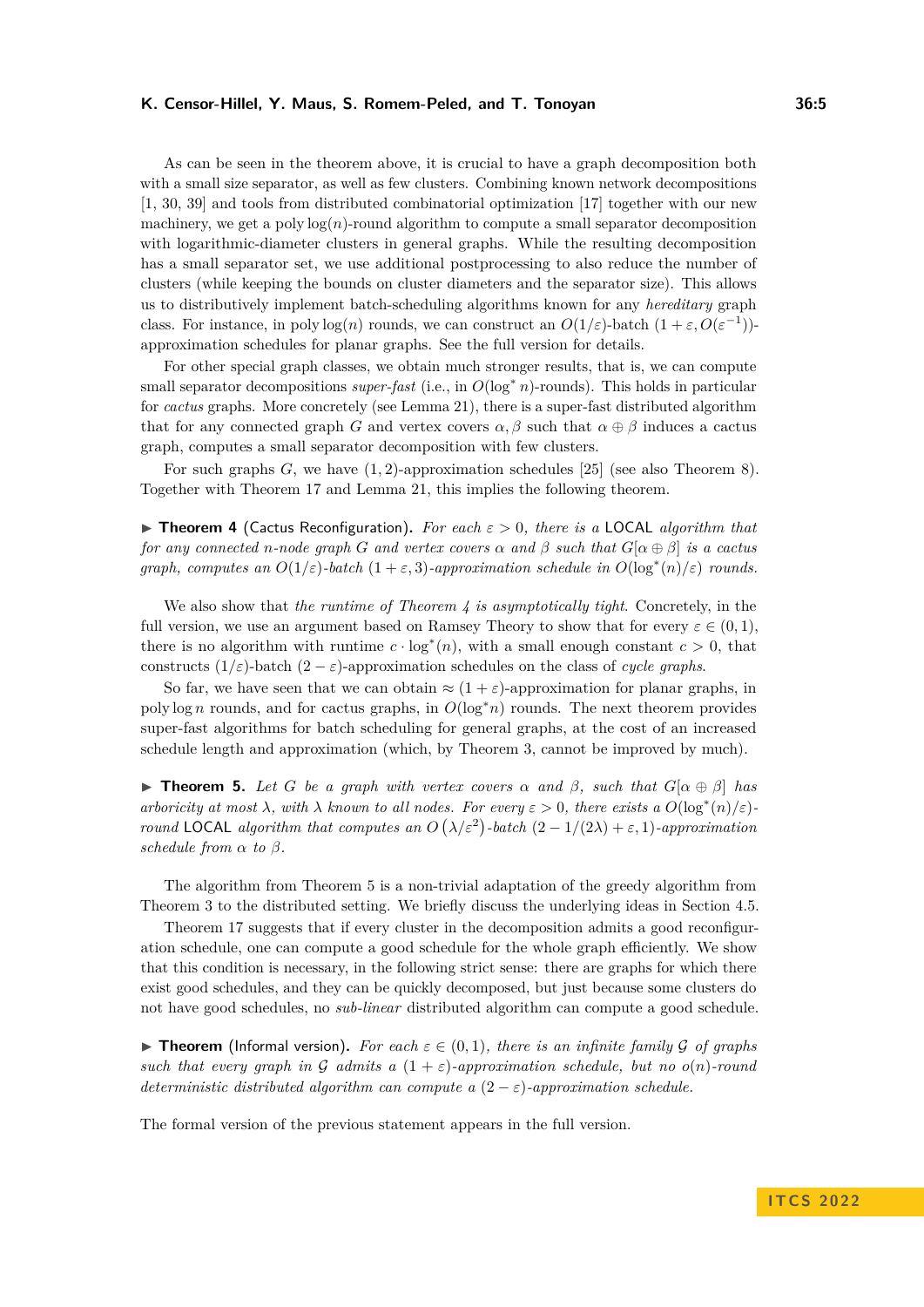### **36:6 Distributed Vertex Cover Reconfiguration**

# <span id="page-5-0"></span>**1.2 Related Work**

Reconfiguration problems have long been studied under various guises (e.g., in the form of puzzles [\[19\]](#page-20-2)), but a more systematic study has appeared rather recently, in [\[22\]](#page-21-8). The high level picture of the area is that for NP-complete source problems, the reconfiguration variants are usually PSPACE-complete [\[22,](#page-21-8) [5,](#page-20-3) [19\]](#page-20-2), although there are exceptions to this trend [\[26\]](#page-21-9). In this paper, we are only concerned with vertex cover/independent set reconfiguration; for a wider view on the subject, we refer the reader to surveys [\[37,](#page-21-10) [20\]](#page-21-11).

Three models have been considered for vertex cover reconfiguration. The first is the Token Addition and Removal (TAR) model, which is the one we adopt in this paper, where we can move from an intermediate solution  $S_1$  to another one,  $S_2$ , if they differ by a single vertex. In the other two models, Token Sliding (TS) and Token Jumping (TJ), two intermediate solutions  $S_1$  and  $S_2$  are adjacent if  $S_2$  is obtained from  $S_1$  by swapping a vertex  $v$  in  $S_1$  with another one, *u*, which is arbitrary in TJ, but must be a neighbor of *v* in TS.

The trend of hardness persists in vertex cover reconfiguration too. Here, the decision problem is: given two vertex covers of size at most  $k$ , is there a reconfiguration schedule transforming one into the other via TAR, and without ever having a vertex cover of size more than  $k + 1$ . The problem is **PSPACE**-complete even in usually tractable graph classes such as perfect graphs [\[27\]](#page-21-2), graphs of bounded pathwidth or bandwidth [\[40\]](#page-22-1), and planar graphs of degree at most 3 [\[19\]](#page-20-2). It is also NP-complete for bipartite graphs [\[33\]](#page-21-3). We refer the reader to [\[37,](#page-21-10) Figure 5] for a graphic depiction of the complexity landscape of the problem.

On the positive side, the vertex cover reconfiguration schedule existence problem is known to be polynomially solvable for trees and cactus graphs [\[36,](#page-21-12) [6,](#page-20-4) [11,](#page-20-5) [21,](#page-21-13) [27\]](#page-21-2). More relevant to our work, it is known that there are approximation-style schedules in cactus graphs, such that in all intermediate solutions, the size of the vertex cover is bounded by the larger of the two initial ones, plus 2 [\[36,](#page-21-12) [27\]](#page-21-2). While seemingly quite specialized, these results give schedules with similar guarantees for wider classes of graphs, such as *even-hole-free graphs* (that is, graphs without an induced even cycle), which include *chordal graphs* and *cographs*. In the same spirit, it is shown in [\[10\]](#page-20-6) that there are schedules in general graphs that increase the maximum vertex cover by at most the *pathwidth* of the graph. All these schedules are *monotone*, i.e., every vertex changes its status at most once. This is the case with all schedules in our paper as well. In fact, as it is shown in [\[33\]](#page-21-3), when the two vertex covers in a reconfiguration instance are *disjoint*, there always exists a monotone schedule.

Finally, we note that parallelism in reconfiguration has been considered in settings other than vertex cover reconfiguration, e.g., [\[28\]](#page-21-14). Distributed reconfiguration has also been studied for colorings [\[4\]](#page-20-7) and independent sets [\[7\]](#page-20-8). However, the techniques used in those papers are tailored for reconfiguration of colorings and independent sets, and are unfitting for our problem. Therefore, we had to develop new and different methods in order to approach distributed reconfiguration.

**Roadmap.** In Section [2](#page-6-0) we provide the basic definitions. In Section [3](#page-7-0) we prove Theorem [1](#page-2-0) (batch-compression) and present existential results on batch and non-batch reconfiguration schedules. In Section [4](#page-11-0) we formally introduce the concept of small separator decompositions, prove Theorem [17,](#page-14-0) and we present all core steps to prove Theorem [4.](#page-4-0) All remaining results and missing proofs appear in the full version.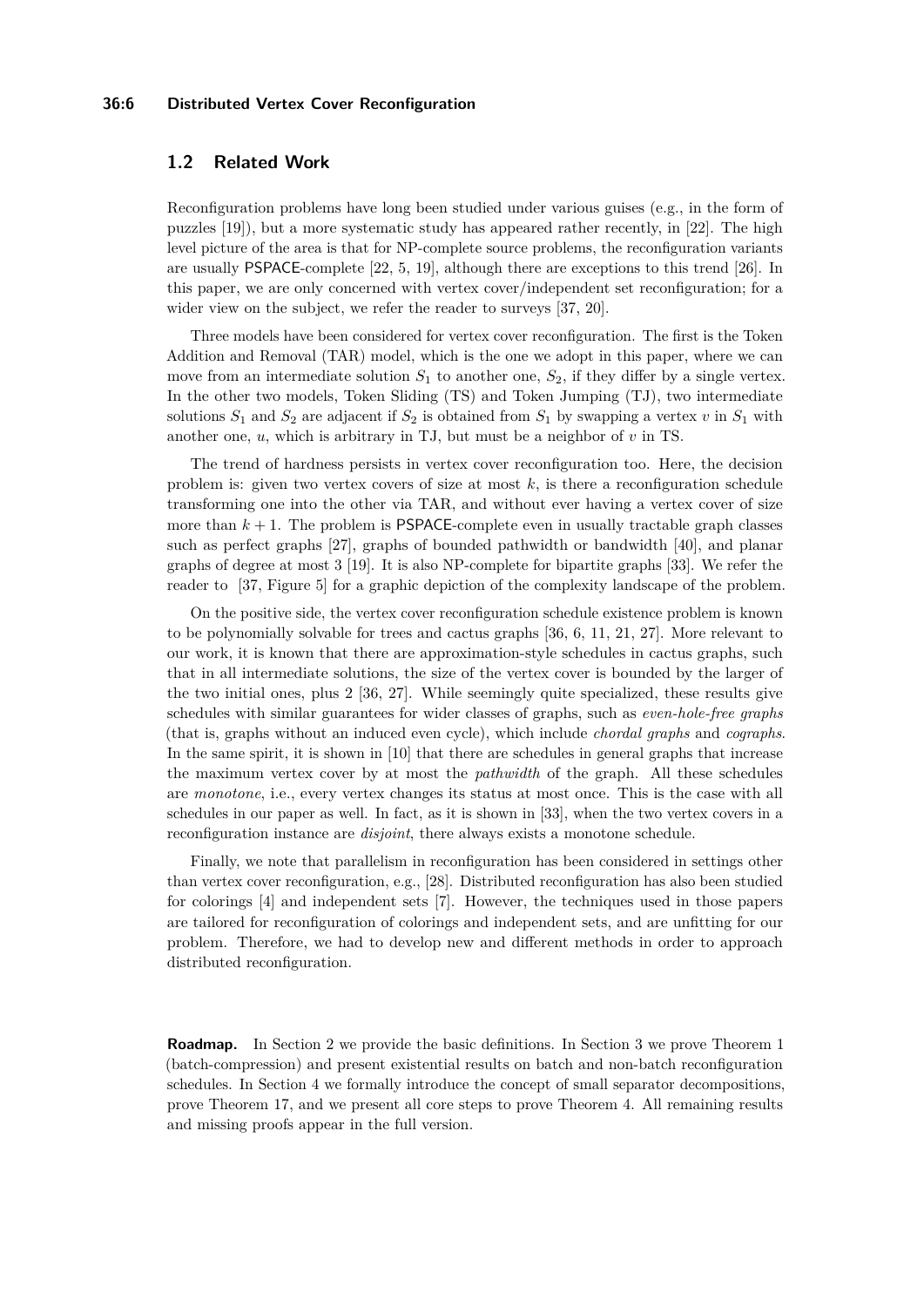# <span id="page-6-0"></span>**2 Problem Statement, Definitions, and Notation**

A *vertex cover* in a graph  $G = (V, E)$  is a subset  $S \subseteq V$  such that every edge has at least one of its end-vertices in *S*. An *independent set* is a subset  $S \subseteq V$  of vertices such that every edge has at most one of its end-vertices in *S*. Note that if *S* is a vertex cover then  $V \setminus S$  is an independent set, and vice versa. We use the notation  $[x] = \{0, 1, \ldots, x\}$ , for an integer  $x > 0$ . For sets *A, B,* we let  $A \oplus B = (A \setminus B) \cup (B \setminus A)$  denote their *symmetric difference*.

<span id="page-6-1"></span> $\triangleright$  **Definition 6** (Vertex Cover Reconfiguration Schedule). *Given a graph*  $G = (V, E)$  *and two vertex covers*  $\alpha, \beta \subseteq V$  *(not necessarily minimal), a* reconfiguration schedule S from  $\alpha$  to  $\beta$ *of length*  $\ell$  *and* cost *s is a sequence*  $(V_i)_{i \in [\ell]}$  *of vertex covers of*  $G$  *such that* 

1. 
$$
V_0 = \alpha
$$
 and  $V_\ell = \beta$ ,

**2.** ∀*i* ∈  $[\ell - 1]$ ,  $|V_i \cup V_{i+1}| \leq s$ ,

**3.**  $\forall i \in [\ell-1], \quad V_i \oplus V_{i+1}$  *is an independent set of G.* 

The sets  $\mathcal{E}_i := V_i \oplus V_{i+1}$ , which we call *batches*, contain the vertices that are added to or removed from the current vertex cover in order to obtain the next one. Thus, we also refer to a length- $\ell$  schedule as an  $\ell$ -batch schedule. A reconfiguration schedule is *sequential* if  $|\mathcal{E}_i| = 1$ , for all  $i \in [\ell-1]$ , and a *batch* schedule otherwise. A schedule S from  $\alpha$  to  $\beta$  is *monotone* if every node  $v \in V$  is changed at most once in the schedule. Note that a monotone schedule S only changes nodes in  $\alpha \oplus \beta$ , and therefore its length (if there are no empty batches) is upper bounded by  $|\alpha \oplus \beta|$ . In particular, a monotone schedule does not change nodes in  $\alpha \cap \beta$ .

The first property of Definition [6](#page-6-1) ensures that S is a reconfiguration schedule from  $\alpha$  to *β*. The second and third properties together ensure robustness, in the sense that not only  $(V_i)_{i\in[\ell]}$  are vertex covers of size at most *s*, but any reconfiguration sequence between  $V_i$  and  $V_{i+1}$  yields vertex covers with the claimed size bound. Note that when in each reconfiguration step we only add or remove nodes, property 2 reduces to having  $|V_i| \leq s$  for all  $i \in [\ell]$ .

For  $\eta, c \in \mathbb{R}_+$ , a reconfiguration schedule from a vertex cover  $\alpha$  to a vertex cover  $\beta$  is an  $(\eta, c)$ -approximation if its cost is at most  $\eta$  max $\{|\alpha|, |\beta|\} + c$ . Note that here we do not compare to the cost of an optimal reconfiguration schedule but rather to  $M = \max\{|\alpha|, |\beta|\}$ ; the cost of an optimal schedule is always at least *M*, but often it is larger than *M*.

<span id="page-6-2"></span>▶ **Observation 7** (Reverse Schedule). Let  $S = (V_i)_{i \in [\ell]}$  be a vertex cover reconfiguration *schedule of cost s from*  $\alpha$  *to*  $\beta$  *in graph*  $G$ *. Then the* reverse schedule  $S' = (V'_i)_{i \in [\ell]}$ *, where*  $V_i' = V_{\ell-i}$ , is a vertex cover reconfiguration schedule of cost *s* and length  $\ell$  from  $\beta$  to  $\alpha$ .

A graph is *even-hole-free* if it contains no induced cycle with an even number of vertices. A graph is *chordal* if it contains no induced cycle with 4 or more vertices (in particular, it is even-hole-free). A graph is *claw-free* if it contains no induced *K*1*,*<sup>3</sup> sub-graph. A graph is a *cactus* graph if each of its edges belongs to at most 1 cycle. Alternatively, cactus graphs are characterized by a forbidden minor, the diamond graph, which is obtained by removing an edge from *K*4; thus, they form a minor-closed family.

**The LOCAL model of distributed computing [\[31,](#page-21-15) [38\]](#page-22-2).** A connected graph is abstracted as an *n*-node network  $G = (V, E)$ . Communications happen in synchronous rounds. Per round, each node can send one (unbounded size) message to each of its neighbors. Further, each vertex has a unique ID from a space of size poly *n*. We say that the nodes of graph *G* distributively compute a reconfiguration schedule  $S = (V_i)_{i \in [\ell]}$  if each node  $v \in V$  knows its membership in each *V<sup>i</sup>* . We emphasize that the length of a schedule, i.e., the number of batches, and the distributed time to compute the schedule are separate measures.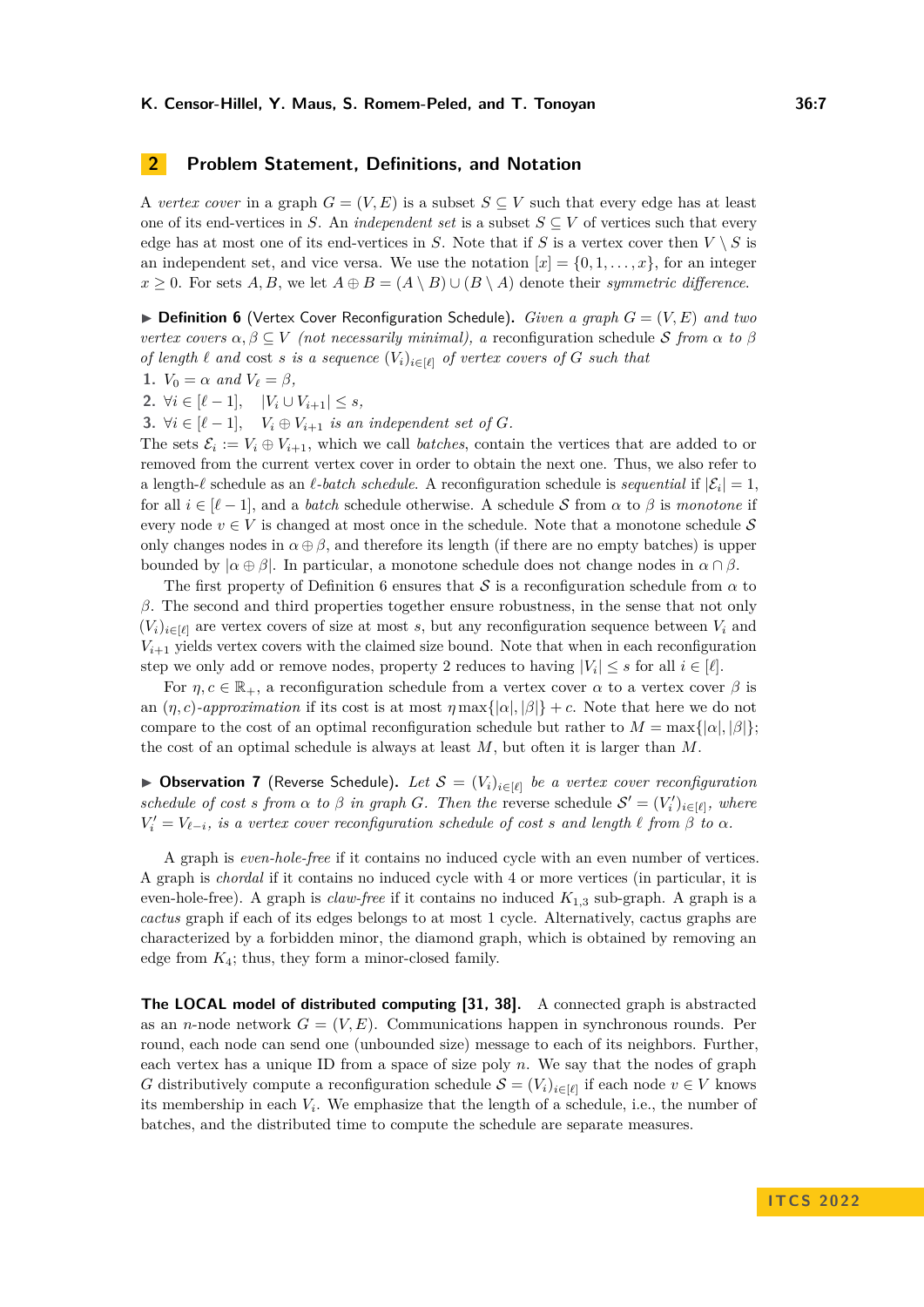### **36:8 Distributed Vertex Cover Reconfiguration**

**Parameters and notation.** Let  $G = (V, E)$  be a graph with two vertex covers  $\alpha$  and  $\beta$ . For a subset  $U \subseteq V$ , we let  $G[U]$  denote the graph induced by *U*. We use  $n = |V|$  for the number of vertices,  $\Delta$  for the maximum degree, and  $\lambda$  for the arboricity of *G*. We use the notation  $M = \max\{|\alpha|, |\beta|\}, m = \min\{|\alpha|, |\beta|\}, D = \alpha \oplus \beta$ , and  $X = \alpha \cap \beta$ . Note that  $G[D]$ is *bipartite*,  $D \cup X = \alpha \cup \beta$ , and that nodes in  $V \setminus (D \cup X)$  form an *independent set*.

# <span id="page-7-0"></span>**3 Sequential and Batch Reconfiguration Schedules**

Our first result of this section is based on the observation that any *k* (monotone) sequential reconfiguration steps can be replaced by two batches: the first adds all *β*-nodes that appear in this sequence, and the second removes all  $\alpha$ -nodes that appear in it. In the following theorem, we use a similar (but more careful) manipulation of schedules to *compress* a long sequential schedule into a short batch schedule, while bounding the overhead in approximation. Its tradeoff is asymptotically tight (cf. Theorem [10\)](#page-9-0).

 $\blacktriangleright$  **Theorem 1** (Schedule Compression). Let  $G = (V, E)$  be a graph with two vertex covers  $\alpha, \beta$ . *and let* S *be a monotone sequential schedule from*  $\alpha$  *to*  $\beta$  *that is an*  $(\eta, c)$ *-approximation, for a real*  $\eta \geq 1$  *and an integer*  $c \geq 0$ *. For every*  $\varepsilon \in (0,1)$ *, S can be transformed into a monotone*  $(2\lceil 1/\varepsilon \rceil)$ *-batch schedule* S' that is an  $(\eta + \varepsilon, c + 1)$ *-approximation.* 

**Proof.** If  $|\beta \setminus \alpha| = 0$ , the claim immediately follows by removing all vertices in  $|\alpha \setminus \beta|$  in a single batch. Otherwise, note that the schedule S only reconfigures vertices in  $\alpha \oplus \beta$  and only adds/removes each vertex once. Let  $\mathcal{S}_{\alpha} = (u_i)_{i=1}^{|\alpha \setminus \beta|}$  and  $\mathcal{S}_{\beta} = (v_i)_{i=1}^{|\beta \setminus \alpha|}$  be schedule  $\mathcal{S}_{\beta}$ restricted to vertices of  $\alpha$  and  $\beta$ , respectively, without changing their order (formally,  $S_{\alpha}$ and  $S_\beta$  consist of the vertices in the singleton batches of S). Define three positive integers

$$
s = \lceil \varepsilon |\beta \setminus \alpha| \rceil, \ r = \lfloor \eta M \rfloor + c - |\alpha| + s, \text{and } \ell = \lceil (\max\{ |\beta \setminus \alpha| - r, 0 \}) / s \rceil.
$$

The **schedule** S' consists of  $2\ell + 2$  batches  $\mathcal{E}_0, \mathcal{E}_1, \ldots, \mathcal{E}_{2\ell+1}$ , where in the first batch we add the first *r* vertices from  $\beta \setminus \alpha$ , according to  $S_\beta$ , then in every subsequent pair of batches we remove *s* vertices from  $\alpha \setminus \beta$ , then add *s* vertices from  $\beta \setminus \alpha$ , according to  $S_{\alpha}$  and  $S_{\beta}$ . In the final batch  $\mathcal{E}_{2\ell+1}$ , we remove the remaining vertices, if any, from  $\alpha \setminus \beta$ . We introduce notation to define the schedule formally. Given  $i < j$ , denote by  $[u_i, u_j]$  and  $[v_i, v_j]$  the sets  $\{u_i, u_{i+1}, \ldots, u_j\}$  and  $\{v_i, v_{i+1}, \ldots, v_j\}$ , respectively, with the convention  $[u_i, u_j] = \emptyset$ if  $i > |\alpha \setminus \beta|$  (resp.  $[v_i, v_j] = \emptyset$  if  $i > |\beta \setminus \alpha|$ ), and  $[u_i, u_j] = [u_i, u_{|\alpha \setminus \beta}|$  if  $j > |\alpha \setminus \beta|$ (resp.  $[u_i, u_j] = [u_i, u_{|\beta \setminus \alpha|}]$  if  $j > |\beta \setminus \alpha|$ ). Define  $\mathcal{E}_0 = [v_1, v_r], \mathcal{E}_{2i-1} = [u_{(i-1)s+1}, u_{is}],$  $\mathcal{E}_{2i} = \left[ v_{r+(i-1)s+1}, v_{r+is} \right], \text{ for } i = 1, 2, \dots, \ell, \text{ and } \mathcal{E}_{2\ell+1} = \left[ u_{\ell s+1}, u_{|\alpha \setminus \beta|} \right].$ 

The schedule  $\mathcal{S}'$  is monotone, as each node appears in  $\mathcal{S}'$  the same amount of times it appears in S. We next show that we add all vertices of  $\beta \setminus \alpha$  in S'. In batch  $\mathcal{E}_0$  we add *r* vertices of  $\beta \setminus \alpha$ , and if  $\ell > 1$  (which doesn't happen only if  $r \geq |\beta \setminus \alpha|$ ), in batches  $\mathcal{E}_2, \mathcal{E}_4, \ldots, \mathcal{E}_{2\ell}$  we add *s* vertices per batch. In total, these are  $r + \ell \cdot s \geq |\beta \setminus \alpha|$  vertices.

With  $r \geq s$  and by the definition of  $\ell$ , we upper-bound the number of batches of  $\mathcal{S}'$  by either  $2 \leq 2\lceil 1/\varepsilon \rceil$  (if  $\ell = 1$ ) or by  $2\ell + 2 = 2\lceil \frac{|\beta \setminus \alpha| - r}{\varepsilon} \rceil$  $\left[\frac{\alpha|-r}{s}\right]+2\stackrel{r\geq s}{\leq}2\left[\frac{|\beta\backslash\alpha|}{s}\right]$  $\frac{\sqrt{\alpha}}{s}$   $\begin{bmatrix} s = \lceil \varepsilon | \beta \setminus \alpha \rceil \\ \leq \end{bmatrix} 2 \lceil \frac{1}{\varepsilon} \rceil.$ 

**Approximation.** After the first batch, the vertex cover is of size  $|a| + r = |*ηM*| + c + s \leq$  $(\eta + \varepsilon)M + c + 1$ . Afterwards, as long as we remove *s α*-nodes and then add *s β*-nodes in each batch, the size of the vertex cover never goes above  $(\eta + \varepsilon)M + c + 1$ . If we add fewer than *s β*-nodes but remove *s α*-nodes, the size of the vertex cover decreases. If we, in some batch, remove less than *s*  $\alpha$ -nodes, then we have removed all vertices in  $\alpha \setminus \beta$ , and the output is a subset of  $\beta$ , that is, we trivially satisfy the approximation guarantee.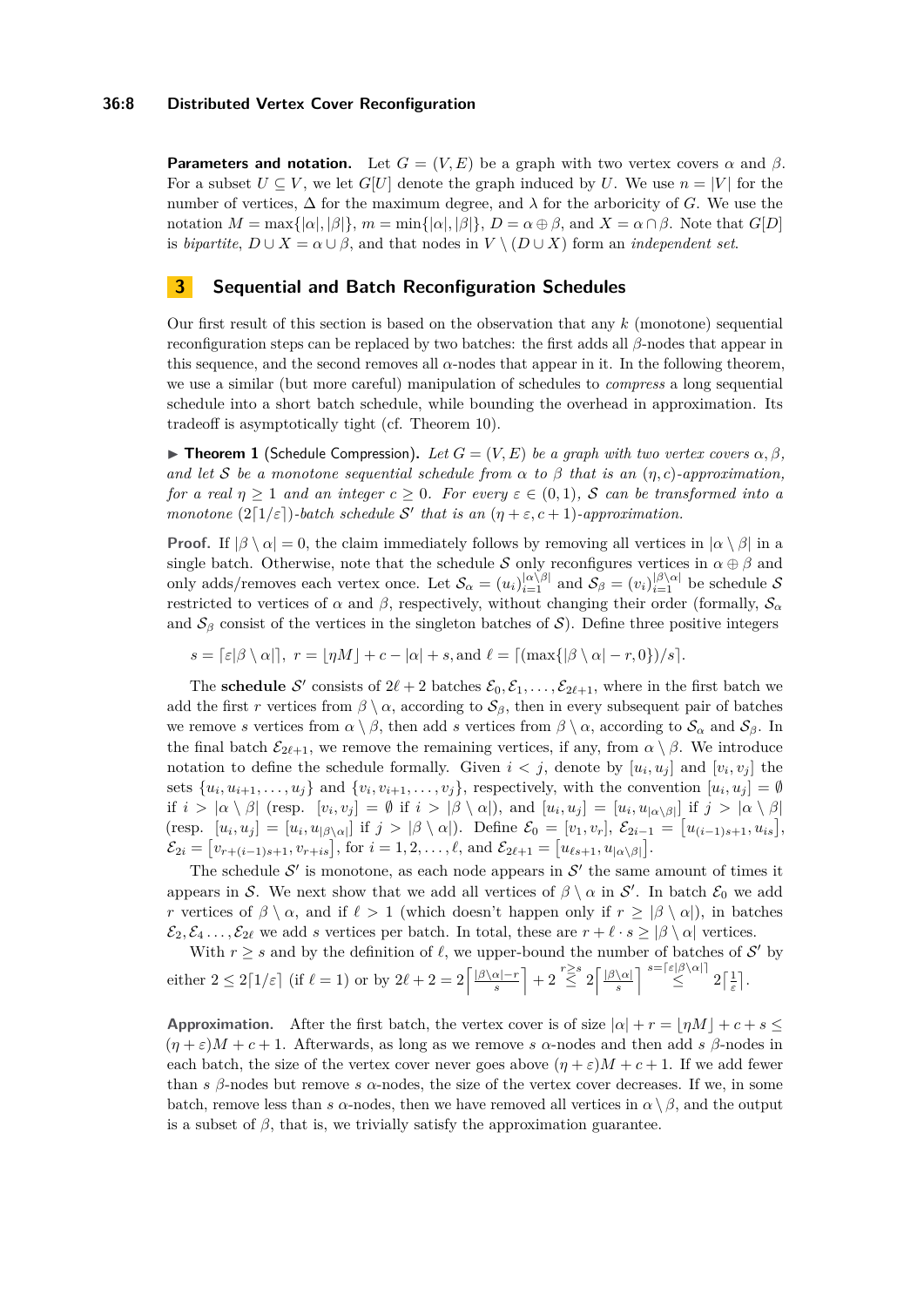**Validity.** Lastly, we show that all edges are covered after each reconfiguration step and that each batch is an independent set. Assume, for contradiction, that *i* is an index such that, in schedule S', node  $u_i \in S_\alpha$  is removed and it has a neighbor  $v_j \in S_\beta$  that has not yet been added to the vertex cover in  $\mathcal{S}'$  (in particular,  $v_j$  could be in the same batch with  $u_i$ ). This implies that  $j \geq r + i - (s - 1)$ , and that in S, right after the addition of the *j*-th  $\beta$ -node, the *i*-th *α*-node has not been removed. Thus, *j* nodes have been added, and at most *i* − 1 nodes have been removed, i.e., the size of the vertex cover is

 $|a| + i - (i - 1) \ge |a| + r + i - s + 1 - i + 1 = |a| + r - s + 2 = |nM| + c + 2 > nM + c$ .

This is a contradiction to the assumption that S is an  $(\eta, c)$ -approximation schedule. Hence, for a node  $v \in \mathcal{E}_{i'} \cap \alpha$ , all of its neighbors must be in  $\mathcal{E}_{j'}$ 's with  $j' < i'$ , implying that every set in S' is indeed a vertex cover. This, in particular, shows that for every  $u \in \mathcal{E}_{i'} \cap \alpha$  and  $v \in \mathcal{E}_{i'} \cap \beta$ , it holds that  $(u, v) \notin E$ . Together with the fact that  $\mathcal{E}_{i'} \cap \alpha \setminus \beta$  and  $\mathcal{E}_{i'} \cap \beta \setminus \alpha$ are independent sets, this shows that every  $\mathcal{E}_{i'}$  is an independent set, for all  $i' \in [\ell]$ .

To apply Theorem [1,](#page-2-0) we need sequential schedules. The following theorem summarizes some results for planar and cactus graphs that are either known or follow from known results [\[25,](#page-21-5) [10\]](#page-20-6). The result for planar graphs further extends to other graph classes that have small separators, e.g., *fixed minor-free* graphs.

<span id="page-8-0"></span>▶ **Theorem 8** (Sequential Schedules)**.** *Let G be a graph with vertex covers α, β. If G is a cactus graph, it admits a monotone* (1*,* 2)*-approximation schedule. If G is a planar graph, it* √ *admits a monotone*  $(1, O(\sqrt{M}))$ *-approximation schedule, where*  $M = \max\{|\alpha|, |\beta|\}.$ 

We give a very simple unified proof of the results in Theorem [8](#page-8-0) to Section [3.1.](#page-9-1) Here, we continue with implications of the theorem. It applies not only to the mentioned classes, but also to graphs *G* for which  $G[\alpha \oplus \beta]$  belongs to those classes.

<span id="page-8-1"></span> $\triangleright$  **Observation 9.** Let  $G = (V, E)$  be either a chordal graph, an even-hole-free graph or a *claw-free graph with vertex covers*  $\alpha$  *and*  $\beta$ ; *then*  $G[\alpha \oplus \beta]$  *is a cactus graph.* 

**Proof.** Let  $D = \alpha \oplus \beta$ . Note that  $\alpha \setminus \beta$  and  $\beta \setminus \alpha$  are independent sets (as a complement of a vertex cover), and so,  $G[D]$  is bipartite and does not contain odd cycles.

If *G* is even-hole free (which includes chordal graphs), then *G*[*D*] contains neither even nor odd (as mentioned above) cycles, and therefore it is a forest.

Next, assume that *G* is a claw-free graph. If  $G[D]$  has a node *v* with at least 3 neighbors  $u_1, u_2, u_3$ , then there is no edge between  $u_1, u_2, u_3$  (no odd cycles), which contradicts to *G* being claw-free. Therefore, every node in *D* has a degree at most 2, and this shows that each connected component is either a path or a cycle.

We thus get the following batch scheduling theorem.

**Find EXECTE:** *Let*  $\varepsilon > 0$ *. Let*  $G = (V, E)$  *be a graph with a pair*  $\alpha, \beta$  *of vertex covers. If G belongs to one of the graph classes* {cactus, chordal, even-hole-free, claw-free}*, there is a monotone*  $(2\lceil 1/\varepsilon \rceil)$ *-batch*  $(1+\varepsilon,3)$ *-approximation schedule from*  $\alpha$  *to*  $\beta$ *. If G is planar, there is a monotone*  $(2[2/\varepsilon])$ *-batch*  $(1+\varepsilon, O(\varepsilon^{-1}))$ *-approximation schedule from*  $\alpha$  *to*  $\beta$ *.* 

**Proof.** By Observation [9,](#page-8-1) for every graph in a class mentioned in the first claim,  $G[\alpha \oplus \beta]$  is a cactus graph, which by Theorem [8,](#page-8-0) has a monotone (1*,* 2)-approximation schedule, and by Theorem [1,](#page-2-0) has a  $(2\lceil 1/\varepsilon \rceil)$ -batch  $(1 + \varepsilon, 3)$ -approximation schedule. For the second claim, let  $M = \max\{|\alpha|, |\beta|\}$  and  $\delta = \varepsilon/2$ . By Theorem [8,](#page-8-0) there is a monotone schedule with a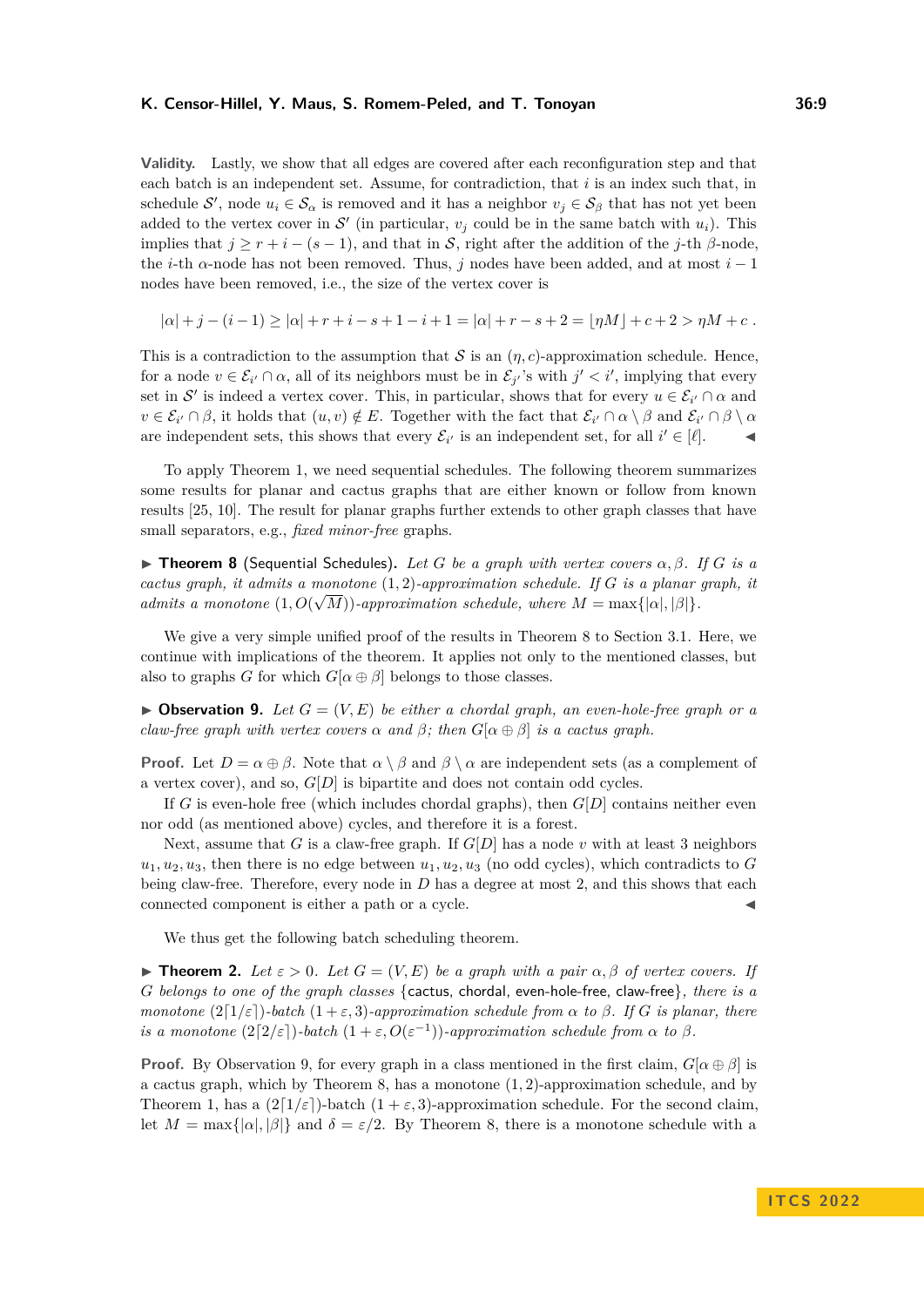### **36:10 Distributed Vertex Cover Reconfiguration**

worst-case vertex cover of size *M* +*O*( √  $M = (1+\delta)M +$ √  $M(O(1)-\delta)$  $\sqrt{M}/2$ ). If  $M \ge c/\delta^2$ , for a large enough constant *c*, then the additive term is negative. Otherwise, it is  $O(1/\delta)$ . Thus, we have a sequential  $(1 + \delta, O(1/\delta))$ -approximation schedule. Theorem [1](#page-2-0) with  $\varepsilon = \delta$ then gives a  $(2\lceil 2/\varepsilon \rceil)$ -batch  $(1 + \varepsilon, O(1/\varepsilon))$ -approximation schedule, as claimed.

Theorems [1](#page-2-0) and [2](#page-2-1) are nearly optimal, in the sense that a general compression theorem cannot prove a better trade-off between approximation overhead and schedule length. This holds even for path graphs.

<span id="page-9-0"></span> $▶$  **Theorem 10** (Batch Lower Bound). For any  $1 \le t < n$ , there are two vertex covers  $\alpha$ ,  $\beta$ *of a* 2*n*-vertex path graph such that every  $(t+1)$ -batch reconfiguration schedule from  $\alpha$  to  $\beta$ *is no better than a*  $\left(1 + \frac{1}{t}, 0\right)$ -approximation.

**Proof.** Consider a path graph on 2*n* vertices, represented as a bipartite graph  $G = (A \cup B, E)$ with  $|A| = |B| = n$ . Observe that both *A* and *B* are minimal vertex covers in *G*. Consider any  $(t + 1)$ -batch reconfiguration schedule S with batches  $\mathcal{E}_0, \mathcal{E}_1, \ldots, \mathcal{E}_t$  from A to B. It is easy to translate  $S$  into a refined schedule with the same approximation ratio and at  $\mathcal{E}_1 \subseteq A$  or  $\mathcal{E}_1' \subseteq B$ . Let  $\mathcal{E}_{i_1}', \ldots, \mathcal{E}_{i_t}'$  be  $\mathcal{E}_2' \subseteq A$  or  $\mathcal{E}_i' \subseteq B$ . Let  $\mathcal{E}_{i_1}', \ldots, \mathcal{E}_{i_t}'$  be the batches that are contained in *B*. Since  $\bigcup_{j=1}^{t} \mathcal{E}'_{i_j} = B$ , there is an index *j*, such that  $|\mathcal{E}'_{i_j}| \geq |B|/t = n/t$ . Note that before adding  $\mathcal{E}'_{i_j}$  to the current vertex cover, the vertex cover had size at least *n* (the size of a minimum vertex cover), hence after adding it, we have a vertex cover of size at least  $n(1 + 1/t)$ , which proves the claim.

# <span id="page-9-1"></span>**3.1 Separable Graphs (Proof of Theorem [8\)](#page-8-0)**

We construct reconfiguration schedules for classes with small separators with an additive approximation that depends on the size of the separators. The same results also follow from the bound of [\[10\]](#page-20-6) in terms of the *pathwidth* (via a known connection between separators and pathwidth, see e.g.,  $[2,$  Theorems 20, 21]). For the particular class of cactus graphs tighter results can be obtained: such graphs have (1*,* 2)-approximation schedules [\[25\]](#page-21-5). We give a simple and unified proof for both results.

The centerpiece of our proof is the following lemma about graphs with certain "wellbehaved" separation of vertices. It will also be used for distributed computation of schedules (cf. Lemma [16\)](#page-13-0).

<span id="page-9-2"></span>**► Lemma 11.** Let  $G = (V_1 \cup V_2, E)$  be a graph with vertex covers  $\alpha, \beta$ , such that there is no edge between  $V_1 \cap \alpha$  and  $V_2$ . Let  $\alpha_i = V_i \cap \alpha$ ,  $\beta_i = V_i \cap \beta$ . Assume that  $|\beta_1| - |\alpha_1| \leq |\beta_2| - |\alpha_2| + 1$ . *If, for some*  $\eta \in [1,2], k \geq 0$ ,  $S_1$  *and*  $S_2$  *are*  $(\eta, k)$ *-approximation schedules for*  $G_1, \alpha_1, \beta_1$  *and*  $G_2, \alpha_2, \beta_2$  (resp.), then their concatenation  $S_1, S_2$  is an  $(\eta, k)$ *-approximation schedule for G*.

**Proof.** First, observe that  $S_1, S_2$  is indeed a valid schedule, since, as assumed, there is no *α*-node in  $V_1$  that depends on a *β*-node in  $V_2$ . Let  $a_i = |\alpha_i|$ ,  $b_i = |\beta_i|$ . Consider the size of the vertex cover during the reconfiguration of  $G_1$ . By the assumption, it is at most  $\eta \max(a_1, b_1) + k + a_2 = \eta \max(|\alpha|, |\alpha| + b_1 - a_1) + k$ , using  $|\alpha| = a_1 + a_2, \eta \ge 1$ . If  $b_1 - a_1 \leq 0$ , the size is at most  $\eta | \alpha | + k$ , as required. Otherwise, we have  $b_1 - a_1 \geq 1$ , so  $\eta \max(a_1, b_1) + a_2 + k \leq \eta(b_1 + a_2) + k \leq \eta(|\beta| + a_2 - b_2) + k \leq \eta|\beta| + k$ , where we used  $|\beta| = b_1 + b_2$ , and  $b_2 - a_2 \ge b_1 - a_1 - 1 \ge 0$ . Next, suppose we continue with reconfiguring *G*2. If we run this schedule backwards, we get a *β*-to-*α* reconfiguration schedule, starting with  $G_2$  (cf. Observation [7\)](#page-6-2). Renaming  $\beta \leftrightarrow \alpha$ ,  $\beta_i \leftrightarrow \alpha_i$ ,  $S_i \leftrightarrow reverse(S_{3-i})$ ,  $G_1 \leftrightarrow G_2$ , the lemma conditions still apply, and the same analysis above shows that the size of the vertex cover is below  $\eta \max(|\alpha|, |\beta|) + k$  when processing  $G_2$  as well.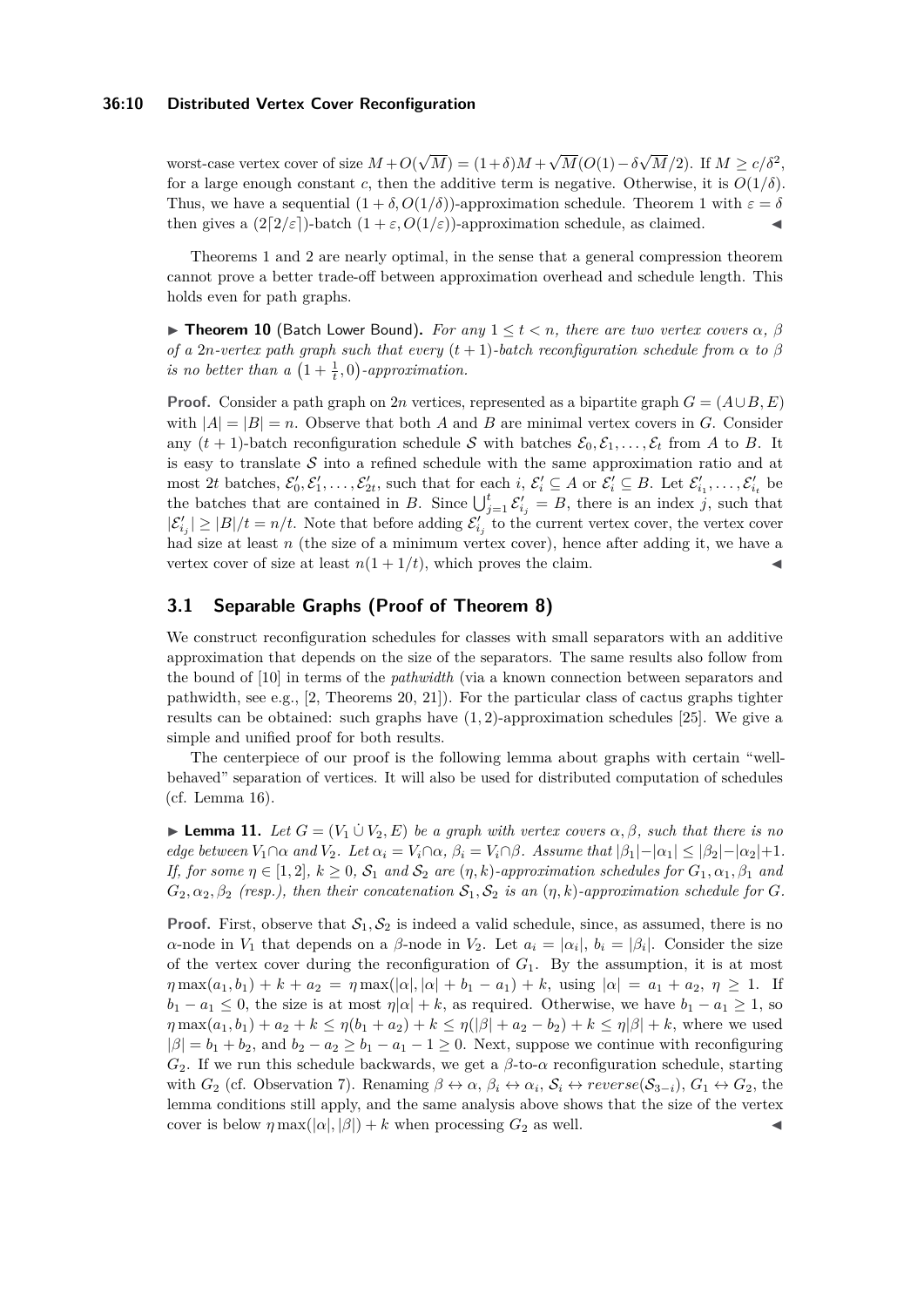The proof of Theorem [8](#page-8-0) is based on repeated decompositions of graphs and recursive computation of schedules, and leverages the presence of small separators in planar and cactus graphs.

In the discussion below, we will only consider *monotone* sequential schedules, therefore, we assume that we are given a graph *G* with vertex covers  $\alpha$  and  $\beta$ ,  $\alpha \cap \beta = \emptyset$ . The latter implies that every edge  $e$  in  $G$  has one  $\alpha$ -vertex and one  $\beta$ -vertex.

We will consider hereditary graph classes that have small separators. Recall that a graph class is *hereditary* if it is closed under taking induced subgraphs.

Let  $f : \mathbb{N} \to \mathbb{R}_+$  be a positive non-decreasing function. A graph class  $\mathcal F$  is  $f$ -separable if there is a constant  $n_0 > 0$  such that for every  $n > n_0$  and an *n*-node graph  $G = (V, E) \in \mathcal{F}$ , there is a subset  $V' \subseteq V$  of vertices of size  $|V'| \leq f(n)$  such that  $G - V'$  consists of two subgraphs  $G_1 = (V_1, E_1)$  and  $G_2 = (V_2, E_2)$ , and there is no edge in *G* between  $V_1$  and  $V_2$ , and  $\max(|V_1|, |V_2|) \leq 2n/3$ . We call *V'* a *separator*.

Our proofs follow by a inductive application of Lemma [11.](#page-9-2) First, we give a simple generalization of [\[25,](#page-21-5) Thm. 2].

<span id="page-10-0"></span>**► Theorem 12.** Let G be a hereditary graph class, and  $\eta \in [1,2]$  and  $k \ge 1$  be reals. Assume *that for every 2-connected graph*  $G \in \mathcal{G}$  *and vertex covers*  $\alpha, \beta$  *in G, there is an*  $(\eta, k)$ *approximation reconfiguration schedule. Then, such schedules exist for every graph in* G *with any pair of vertex covers.*

**Proof.** We prove the claim by induction on the graph size, the base cases being either graphs with at most 2 vertices, or 2-connected graphs in  $\mathcal G$ . Graphs with at most 2 vertices clearly have (1*,* 1)-approximation schedules, while 2-connected graphs have (*η, k*)-approximation schedules, by assumption. Let  $G$  be any graph in  $G$  with at least 3 vertices and with a vertex  $v$ such that  $G - v$  is disconnected (i.e., *G* is not 2-connected). Let  $G_1 = (V_1, E_1), G_2 = (V_2, E_2)$ be two subgraphs (each with at least one vertex) of  $G - v$  with no edge between them. Assume, without loss of generality, that  $|V_1 \cap \beta| - |V_1 \cap \alpha| \leq |V_2 \cap \beta| - |V_2 \cap \alpha|$ . Let  $V'_1 = V_1 \cup \{v\}$  and  $V'_2 = V_2$ , if  $v \in \beta$ , and  $V'_1 = V_1$  and  $V'_2 = V_2 \cup \{v\}$ , otherwise. Clearly,  $|V'_1 \cap \beta| - |V'_1 \cap \alpha| \leq |V'_2 \cap \beta| - |V'_2 \cap \alpha| + 1$ . Since  $|V'_1|, |V'_2| < |V|$ , by the inductive assumption, there are  $(\eta, k)$ -approximation schedules  $S_1$  and  $S_2$  for  $G[V'_1], V'_1 \cap \alpha, V'_1 \cap \beta$ , and  $G[V_2'], V_2' \cap \alpha, V_2' \cap \beta$ , respectively; thus, Lemma [11](#page-9-2) applies, proving the induction, i.e., that there is an  $(\eta, k)$ -approximation schedule for  $G, \alpha, \beta$ .

 $\triangleright$  **Theorem** (Cactus part of Theorem [8\)](#page-8-0). Let G be a cactus graph with vertex covers  $\alpha$  and  $\beta$ . *There is a monotone sequential*  $(1, 2)$ *-approximation schedule for*  $\alpha, \beta$ *.* 

**Proof.** Theorem [12](#page-10-0) implies that every cactus graph admits monotone (1*,* 2)-approximation schedules, and every forest admits (1*,* 1)-approximation schedules. The theorem asserts that it suffices to limit ourselves to 2-connected instances in each class. In forests, there are no 2-connected instances with more than 2 vertices, so we are done. For cacti, it is well-known that every 2-connected cactus is a cycle graph [\[16\]](#page-20-9), and it is easy to find a (1*,* 2)-approximation schedule for any cycle: add any *β*-vertex, to reduce the question to a path, which by the remark above, has a  $(1, 1)$ -approximation schedule.

What follows is another corollary of Lemma [11](#page-9-2) that will imply the planar part of Theorem [8.](#page-8-0)

<span id="page-10-1"></span> $\triangleright$  **Theorem 13.** Let F be a hereditary f-separable class, for a non-decreasing function f. For *every*  $n \in \mathbb{N}$ , let  $T(n)$  be the minimum value such that for every *n*-vertex graph  $H \in \mathcal{F}$ , there *is a* (1*, T*(*n*))*-approximation schedule for any two disjoint vertex covers in H. Then there is a constant*  $n_0 > 0$  *such that for every*  $n > n_0$ ,  $T(n) \leq T(|2n/3|) + f(n)$ *. In particular,*  $T(n) \leq c + f(n) \log_{3/2} n$  *holds for a constant*  $c > 0$ *.*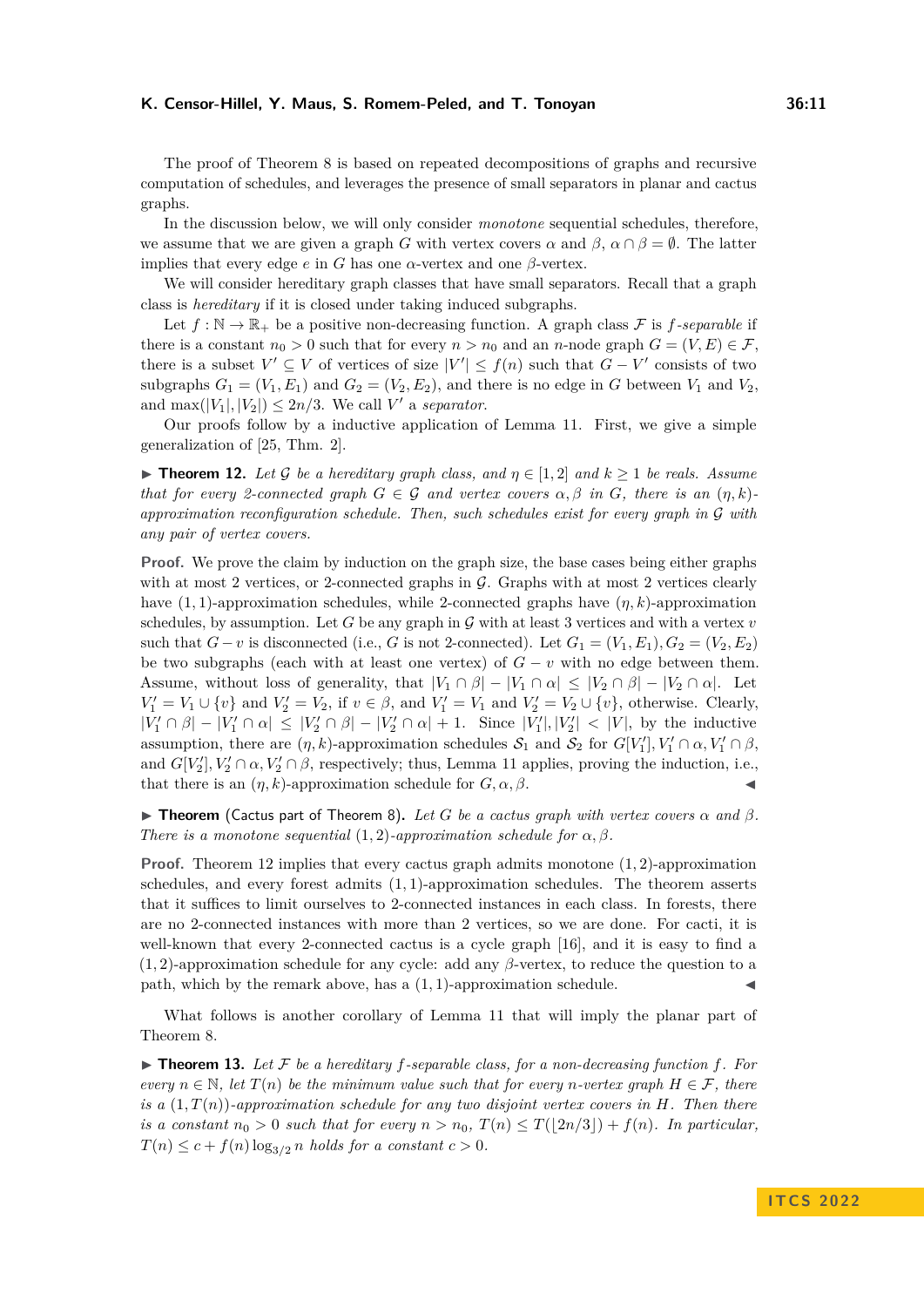### **36:12 Distributed Vertex Cover Reconfiguration**

**Proof.** Let  $G \in \mathcal{F}$  be an *n*-vertex graph with vertex covers  $\alpha, \beta$ , for which there is no  $(1, T(n) - 1)$ -approximation schedule. They exist by the minimality of  $T(n)$ . Let V' be a separator of size  $|V'| \le f(n)$  and  $G_1 = (V_1, E_1), G_2 = (V_2, E_2)$  be the two disconnected subgraphs of  $G - V'$  with  $\max(|V_1|, |V_2|) \leq 2n/3$  (*V*' exists since  $\mathcal F$  is a *f*-separating family). Since F is hereditary, we have  $G_1, G_2 \in \mathcal{F}$ . By minimality, T is a non-decreasing function. These observations imply that each of  $G_1, G_2$  has a  $(1, T(|2n/3|))$ -approximation schedule. Let  $S_i$  be the batch sequence of such a schedule for  $G_i$ ,  $i = 1, 2$ . By Lemma [11,](#page-9-2) either  $S_1, S_2$ or  $S_2, S_1$  (depending on the counts of  $\alpha$  and  $\beta$  vertices) is a  $(1, T(|2n/3|))$ -approximation schedule for  $G_1 \cup G_2$  (note that in this case,  $V_s = \emptyset$ ). Assume, without loss of generality, it is the former. It follows then that  $S_1, V' \cap \beta, S_2, V' \cap \alpha$  is a  $(1, T(\lfloor 2n/3 \rfloor) + |V'|)$ -approximation schedule, which implies that  $T(n) \leq T(\lfloor 2n/3 \rfloor) + f(n)$ , since  $|V'| \leq f(n)$ . The claim  $T(n) \leq c + f(n) \log_{3/2} n$  follows from this recursion, since it ends within  $\log_{3/2} n$  iterations, and  $f(n)$  is a non-decreasing function.

The most prominent class to which the theorem above applies is the class of planar graphs. The celebrated Planar Separator Theorem [\[32,](#page-21-4) [12\]](#page-20-10) shows that planar graphs are  $2\sqrt{n}$ -separable.

**Finds Theorem** (Planar part of Theorem [8\)](#page-8-0). Let *G* be a planar graph with vertex covers  $\alpha$  and  $\beta$ . Let  $M = \max\{|\alpha|, |\beta|\}$ . There is a monotone sequential  $(1, O(\sqrt{M}))$ -approximation schedule *for*  $\alpha$ *,*  $\beta$ *.* 

**Proof.** We only consider monotone schedules, so we can assume  $\alpha \cap \beta = \emptyset$ . The Planar Separator Theorem and Theorem [13](#page-10-1) imply that for *n*-vertex planar graphs, the additive approximation satisfies  $T(n) \leq T(\lfloor 2n/3 \rfloor) + 2\sqrt{n}$ , for *n* larger than a constant  $n_0$ . We have,<br>therefore,  $T(n) \leq O(1) + 2\sqrt{n} \cdot \sum_{i=0}^{\infty} (2/3)^{i/2} = O(1) + 11\sqrt{n}$ . We apply the scheduling to  $G[\alpha \oplus \beta]$ , which is planar and has at most 2*M* vertices. We get a  $(1, T(2M)) = (1, O(\sqrt{M}))$ approximation.

Separator theorems are also known for a number of other graph classes. Graphs of genus *g* are  $O(g\sqrt{n})$ -separable [\[18\]](#page-20-11), graphs with a forbidden minor with *h* vertices are  $O(h\sqrt{n})$ separable [\[29\]](#page-21-16), graphs with treewidth *T* are *T*-separable [\[2,](#page-19-3) Thm. 19], *k*-nearest neighbor separable [29], graphs with treewidth T are T-separable [2, Thin, 19],  $\kappa$ -nearest neighbor<br>graphs in  $\mathbb{R}^2$  are  $\sqrt{kn}$ -separable [\[35\]](#page-21-17). In the theorem above, we merely select a representative class.

# <span id="page-11-0"></span>**4 Distributed Computation of Schedules**

The main objective of this section is to show the following result.

▶ **Theorem 4** (Cactus Reconfiguration)**.** *For each ε >* 0*, there is a* LOCAL *algorithm that for any connected n*-node graph *G* and vertex covers  $\alpha$  and  $\beta$  such that  $G[\alpha \oplus \beta]$  is a cactus *graph, computes an*  $O(1/\varepsilon)$ *-batch*  $(1 + \varepsilon, 3)$ *-approximation schedule in*  $O(\log^*(n)/\varepsilon)$  *rounds.* 

Due to Observation [9,](#page-8-1) Theorem [4](#page-4-0) can be applied to a broader class of graphs than cacti.

<span id="page-11-1"></span>**• Corollary 14.** For each  $\varepsilon > 0$ , there is a deterministic LOCAL algorithm with round *complexity*  $O(\log^*(n)/\varepsilon)$  *that for any connected n*-node graph  $G = (V, E)$  *with vertex covers α and β, computes an O*(1*/ε*)*-batch* (1 + *ε,* 3)*-approximation schedule, if G belongs to one of the following graph classes* {cycles*,*trees*,* forests*,* chordal*,* cactus*,* even*-*hole*-*free*,* claw*-*free}*.*

**Proof.** To apply Theorem [4,](#page-4-0) it suffices to notice, as we did in Theorem [2,](#page-2-1) that for each graph class above,  $G[\alpha \oplus \beta]$  is a cactus graph.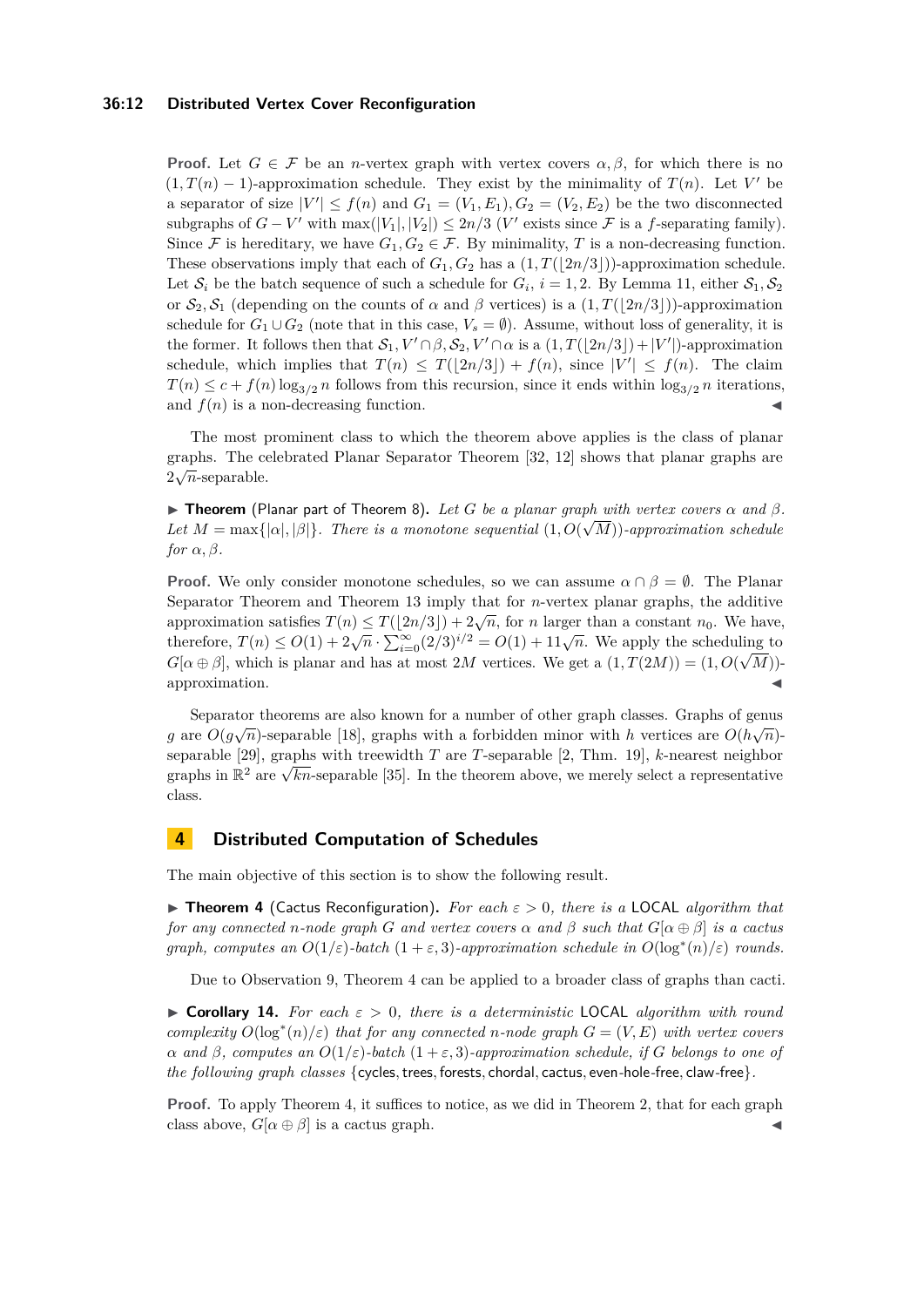<span id="page-12-1"></span>

**Figure 1** (*d, x*)-decomposition with  $d = x = 2$  and with  $k = 3$  clusters (one disconnected). Every node is either clustered or belongs to *S*, and every edge is either in a cluster or intersects *S* ∪ *Z*.

Theorem [2](#page-2-1) shows that even-hole-free graphs have a  $(\lceil 1/\varepsilon \rceil + 1)$ -batch  $(1 + \varepsilon, 3)$ -approximation schedule, and by Theorem [10](#page-9-0) this schedule is almost optimal. Corollary [14](#page-11-1) gets almost the same schedule as in Theorem [2,](#page-2-1) with the same approximation factor and a length of the same order in  $O(\log^*(n)/\varepsilon)$  rounds.

To efficiently compute a reconfiguration schedule in a distributed setting, we want to deal with large parts of the graph at the same time, e.g., by decomposing the graph into independent/non-interfering clusters. Thus, the central tool of this section is the notion of a *small separator decompositions* which allows simultaneous reconfiguration of "distant clusters" of the graph. In Section [4.1,](#page-12-0) we define these decompositions and show that they are sufficient to compute *good* reconfiguration schedules, both in terms of the schedule length and approximation factor, as well as the computation time. In Sections [4.2](#page-14-1) and [4.3,](#page-17-1) we show that such decompositions can be computed efficiently, i.e., in  $O(\log^*(n)/\varepsilon)$  rounds, on several graph classes, such as *cactus* and *even-hole-free* graphs. In fact, it is sufficient if  $G[\alpha \oplus \beta]$  falls into the respective graph class. Then in Section [4.4](#page-19-4) we combine these results to prove Theorem [4.](#page-4-0) Additionally, Section [4.5](#page-19-2) contains a brief description of the ideas behind Theorem [5.](#page-4-1) Several further result on the distributed computation of schedules can be found in the full version of the paper. In particular, it contains lower bounds and our results for planar graphs. The small separator decomposition is also used in the full version to compute reconfiguration schedules for planar and outerplanar graphs.

### <span id="page-12-0"></span>**4.1 Small Separator Decompositions**

In this section, we introduce a purely graph-theoretic small separator decomposition (see Figure [1](#page-12-1) for an illustration), give additional intuition and use it to quickly compute batch reconfiguration schedules with a distributed algorithm. Algorithms to compute such decompositions for cacti are deferred to Section [4.3,](#page-17-1) and those for general graphs to the full version.

Let  $U \subseteq V$  be a subset of the vertices of a given graph  $G = (V, E)$ . The *weak diameter* of *U* is the maximum distance measured in *G* between any two vertices of *U*. The *strong diameter* (or simply diameter) is the diameter of the graph  $G[U]$ , that is, it is the maximum distance between any two vertices of *U* measured in the graph *G*[*U*].

 $\triangleright$  **Definition 15** (Small Separator Decomposition). Let  $G = (V, E)$  be a graph with a subset  $Z \subseteq V$  *of* ghost nodes. A collection of clusters  $C_1, \ldots, C_k \subseteq V$  and a separator set  $S \subseteq V$ *is a* (weak) (*d, x*)-separator decomposition *with regard to Z if the following hold:*

- **1.** *partition:*  $C_1, \ldots, C_k$ *, S forms a partition of*  $V$ *,*
- **2.** *the weak diameter of each*  $C_i$  (*i.e.* max{ $dist_G(u, v) | u, v \in C_i$ } *is upper bounded by d*,
- **3.** *small separator set:*  $|S| \leq x$ ,
- **4.** *S separates:* There is no edge  $\{u, v\} \in E$  with  $u \in C_i \setminus Z$ ,  $v \in C_j \setminus Z$ , and  $i \neq j$ .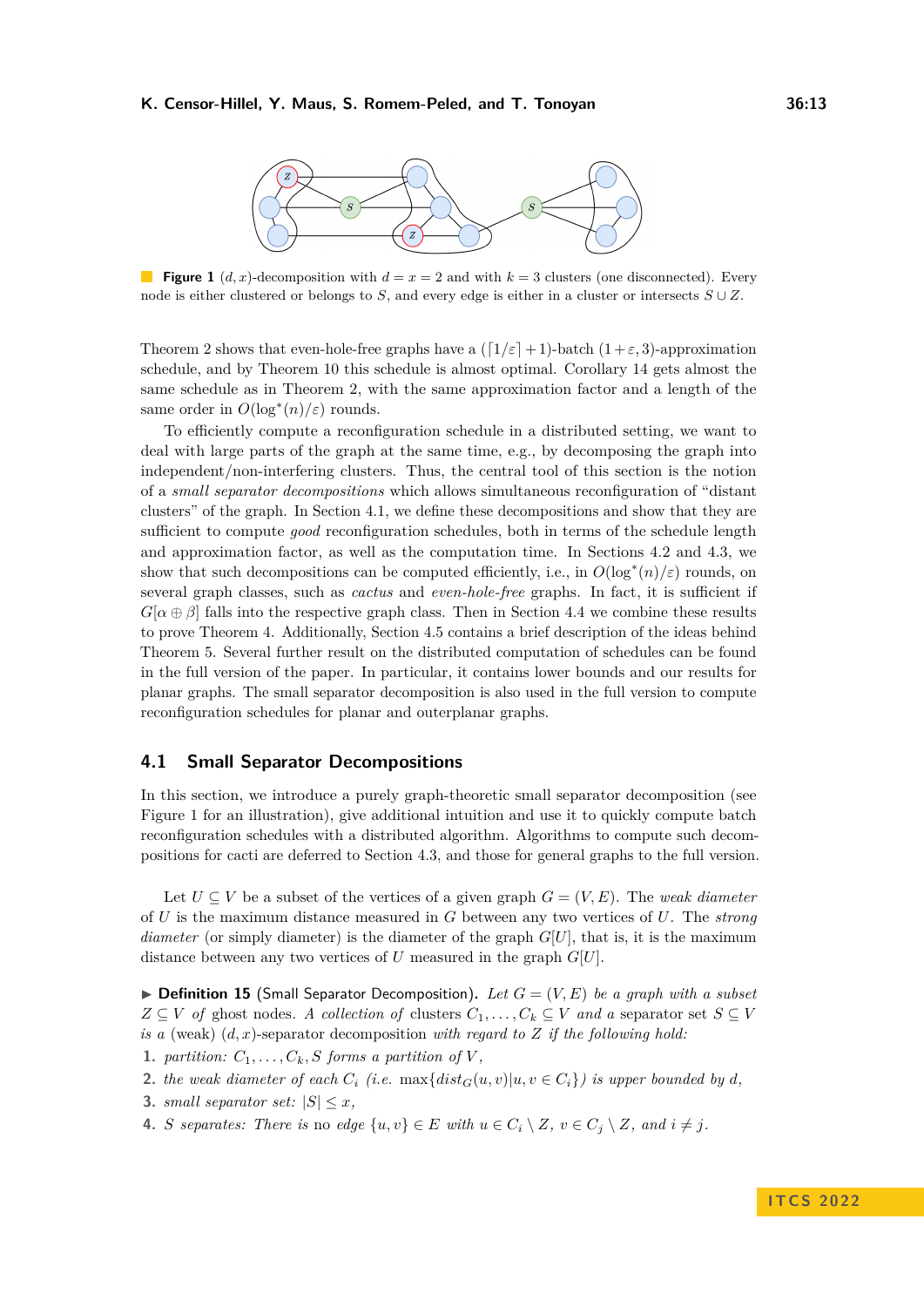### **36:14 Distributed Vertex Cover Reconfiguration**

*When additionally*  $G[C_i]$  *has diameter at most d, for all*  $1 \leq i \leq k$ *, we speak of a* strong (*d, x*)-separator decomposition. A *d*-diameter clustering  $C = \{C_i\}_{i=1}^k$  of a graph  $G = (V, E)$ *is a partitioning*  $V = \bigcup_{i=1}^{k} C_i$  *of the vertex set into k disjoint subsets, for a parameter*  $k \geq 1$ *, such that for every*  $1 \leq i \leq k$ ,  $G[C_i]$  *is connected and has strong diameter at most d.* 

The separating property of the set *S* in a (*d, x*)-separator decomposition can be grasped easily by setting  $Z = \emptyset$ . In this case, the clusters and the separator set partition all vertices of the graph such that there is no edge between any two clusters, that is, any path between two clusters has to go through *S*. If *Z* is nonempty, at least one endpoint of any inter-cluster edge has to be in  $Z$ . We emphasize that the clusters in a  $(d, x)$ -separator decomposition can be disconnected. If we want to compute a  $(d, x)$ -separator decomposition in the distributed setting we require that each cluster is equipped with a unique ID and a leader node that does not have to be contained in the cluster. Each node of the cluster needs to know the cluster ID and a path of length at most *d* to the cluster leader.

To prove Theorem [4,](#page-4-0) we show how to compute a small separator decomposition with parameters  $d = O(1/\varepsilon)$ ,  $x = \varepsilon |a \oplus \beta|$  and  $k = \max\{1, 2\varepsilon M\}$  (where  $M = \max\{\alpha, \beta\}$ ) on graphs *G* for which  $G[\alpha \oplus \beta]$  is a cactus graph. We stress that the usual approaches for computing (small diameter) decompositions, such as [\[1,](#page-19-1) [30,](#page-21-7) [39,](#page-22-0) [17\]](#page-20-1), neither include any vertexseparators nor give any promise on the number of clusters. In simultaneous and independent work, a similar but different decomposition has been used to compute  $(1 + \varepsilon)$ -approximations of the minimum vertex cover problem in the CONGEST model, deterministically and in  $poly(\varepsilon^{-1}, \log n)$  rounds [\[13\]](#page-20-12). In the full version, we show how to use these methods to compute decompositions for general graphs in poly log *n* rounds, deterministically. Using the results about batch schedules for bounded arboricity graphs, this implies that we can also compute such schedules in the distributed setting (see the full version). A downside is that those techniques inherently require  $\Omega(\log n)$  rounds and are not useful for proving Theorem [4.](#page-4-0) Therefore, new methods for computing our decomposition are needed to prove the following result.

Given a graph *G* and vertex covers  $\alpha$  and  $\beta$ , we would like to compute a monotone schedule for each cluster independently. To do so without interference, the separator set *S* is needed. To save on the size of *S*, we observe that nodes in  $V \setminus (\alpha \oplus \beta)$  never change, and so, can be ignored and are referred to as *ghost* nodes. Next, we show that such a decomposition is helpful to compute batch reconfiguration schedules.

<span id="page-13-0"></span>**Example 16.** *Let*  $G = (V, E)$  *be a graph with two vertex covers*  $\alpha$  *and*  $\beta$  *and*  $a$   $(d, x)$ *separator decomposition*  $C_1, \ldots, C_k, S$  *with ghost nodes*  $Z \subseteq V \setminus (\alpha \oplus \beta)$ *. If each*  $G[C_i]$ *admits a monotone*  $\ell$ *-batch*  $(\eta, c)$ *-approximation schedule*  $S_i$ *, then G admits a*  $(2\ell + 2)$ *-batch*  $(\eta, x + k \cdot c)$ -approximation schedule S.

**Proof.** Let  $I_{\alpha} = \{i : |C_i \cap \alpha| > |C_i \cap \beta|\}$  be the indices of clusters  $C_i$  with more  $\alpha$ -nodes than *β*-nodes, and let  $I_\beta$  be the indices of the rest (for which  $|C_i \cap \alpha| \leq |C_i \cap \beta|$ ). Consider the monotone schedule  $S_\alpha$  for  $G_\alpha = G[\cup_{I_\alpha} C_i]$  that consists of a parallel execution of  $S_i$ , for all  $i \in I_\alpha$ : the *t*-th batch of  $S_\alpha$  is the union of *t*-th batches of  $S_i$ ,  $i \in I_\alpha$ . Observe that  $S_\alpha$  is a  $(\eta, kc)$ -approximation for  $G_\alpha$ . Validity follows from the fact that all edges between different *C*<sup>*i*</sup> are adjacent to ghost nodes  $Z \subseteq V \setminus (\alpha \oplus \beta)$ , which are never touched by the *monotone* schedule  $\mathcal{S}_{\alpha}$ . For the approximation, note that at each step *t*, within each  $C_i$ , the current vertex cover is bounded by  $\eta |C_i \cap \alpha| + c$ , by the definition of  $S_i$  and  $I_\alpha$ , hence the size of the current vertex cover in  $G_{\alpha}$  at step *t* is at most  $\eta \cdot \sum_{I_{\alpha}} |\alpha \cap C_i| + k \cdot c \le \eta |\alpha| + kc$ . By a symmetric construction, we get a monotone  $(\eta, kc)$ -approximation schedule  $S_\beta$  for  $G_\beta = G[\cup_{I_\beta} C_i]$ . By Lemma [11,](#page-9-2)  $S_\alpha$ ,  $S_\beta$  is a  $(\eta, kc)$ -approximation schedule for  $G_\alpha \cup G_\beta = G \setminus S$  (again, we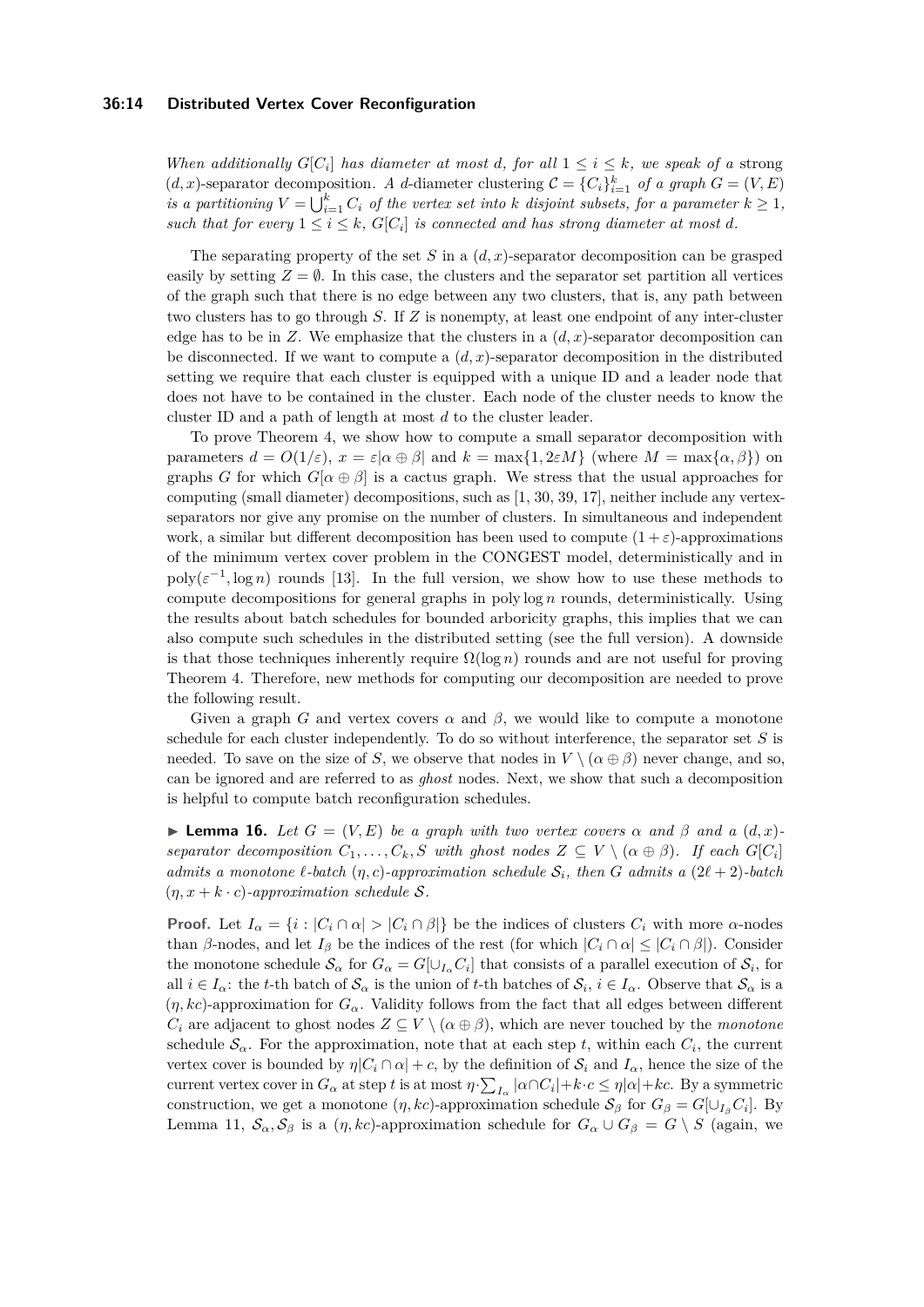may ignore the edges between  $C_i$ , since they are covered by ghost nodes). The schedule for *G* is then  $\mathcal{S} = (S \cap (\beta \setminus \alpha))$ ,  $\mathcal{S}_{\alpha}$ ,  $\mathcal{S}_{\beta}$ ,  $(S \cap (\alpha \setminus \beta))$ , where we handle the separator set *S* in a naïve way. By the properties of  $\mathcal{S}_{\alpha}$  and  $\mathcal{S}_{\beta}$  and by Lemma [11,](#page-9-2) S is a (2 $\ell + 2$ )-batch  $(\eta, kc + x)$ -approximation schedule.

Given a  $(d, x)$ -separator decomposition with  $k$  clusters, all phases in the proof of Lemma [16](#page-13-0) can be executed in  $O(d)$  rounds in the **LOCAL** model, and we obtain the following theorem.

<span id="page-14-0"></span> $\blacktriangleright$  **Theorem 17.** *If the conditions of Lemma [16](#page-13-0) hold, then a*  $(2\ell + 2)$ *-batch*  $(n, x + k \cdot c)$ *approximation schedule for G can be computed in O*(*d*) *rounds in the* LOCAL *model.*

There are three parameters at play when using small separator decomposition to compute schedules:  $x$  – the separator set size,  $k$  – the number of clusters (both affect the approximation factor of the schedule), and *d* – the cluster diameter (which affects the time it takes to compute the schedule). In the next section, we show how to balance those three parameters on a graph *G* for which  $G[\alpha \oplus \beta]$  is a cactus graph. In addition, recall that if  $G[\alpha \oplus \beta]$  is a cactus graph, our batch compression results from Theorem [2](#page-2-1) imply the existence of good monotone schedules for any subgraph, as needed by Lemma [16](#page-13-0) and Theorem [17.](#page-14-0)

In the proof of Lemma [16](#page-13-0) we reconfigure clusters of the given small separator decomposition in a specific order. The remark below explains why a naïve usage of small separator decompositions that does reconfigure all clusters at the same time can be hurtful for the approximation guarantee.

▶ Remark 18. Assume, for a given small separator decomposition, we can promise some good approximation on each cluster  $C \in \mathcal{C}$ , e.g., an  $(\eta, c)$ -approximation. Note that the approximation guarantee is only with respect to the maximum between  $C_{\alpha} = C \cap \alpha$  and  $C_{\beta} = C \cap \beta$ . Thus, simultaneously reconfiguring a cluster *C* with  $|C_{\alpha}| \gg |C_{\beta}|$  and a cluster  $C'$  with  $|C'_\alpha| \ll |C'_\beta|$  at the same time might result in a much worse overall approximation.

For illustration, consider a graph composed of the disjoint union of two stars *S*<sup>1</sup> and  $S_2$  of the same size (i.e.,  $K_{1,t}$  for some integer *t*) with  $\alpha$  set to be the center of  $S_1$  and the leaves of  $S_2$  and  $\beta$  defined as its complement. This graph immediately has a 4-batch  $(1,1)$ -approximation, which adds  $\beta \cap S_2$ , removes  $\alpha \cap S_2$ , adds  $\beta \cap S_1$  and then removes  $\alpha \cap S_1$ . On the other hand, see that a  $(1,1)$ -approximation on  $S_1$  (resp.  $S_2$ ) must add all of  $S_1$ (resp. *S*2) to the vertex cover before removing a single node from it. Therefore, applying the schedule of the stars simultaneously might result in a trivial (2*,* 0)-approximation algorithm.

# <span id="page-14-1"></span>**4.2 Cluster Merging**

In the following Lemma, we show that given a partition of the graph into connected clusters, we can quickly merge some clusters in the partition to ensure that each cluster either has diameter bounded from below or consists of a whole connected component of the graph. Its proof is inspired by the well-known GHS and GKP algorithms for the distributed computation of a minimum-weight spanning tree [\[14,](#page-20-13) [15\]](#page-20-14). We use this subroutine in several parts of the paper; in particular, we use it at the end of this section to transform a small separator decomposition of  $G[\alpha \oplus \beta]$  with potentially many distinct clusters into a small separator decomposition of all of *G* that only has few clusters (cf. Lemma [20\)](#page-16-0), which is essential to keep the cost low when applying Lemma [16.](#page-13-0) In Section [4.3,](#page-17-1) we then use these results to compute suitable decompositions of cactus graphs.

<span id="page-14-2"></span>We emphasize that the clusters in a *d*-diameter clustering need to be connected and that every vertex of the graph is contained in some cluster.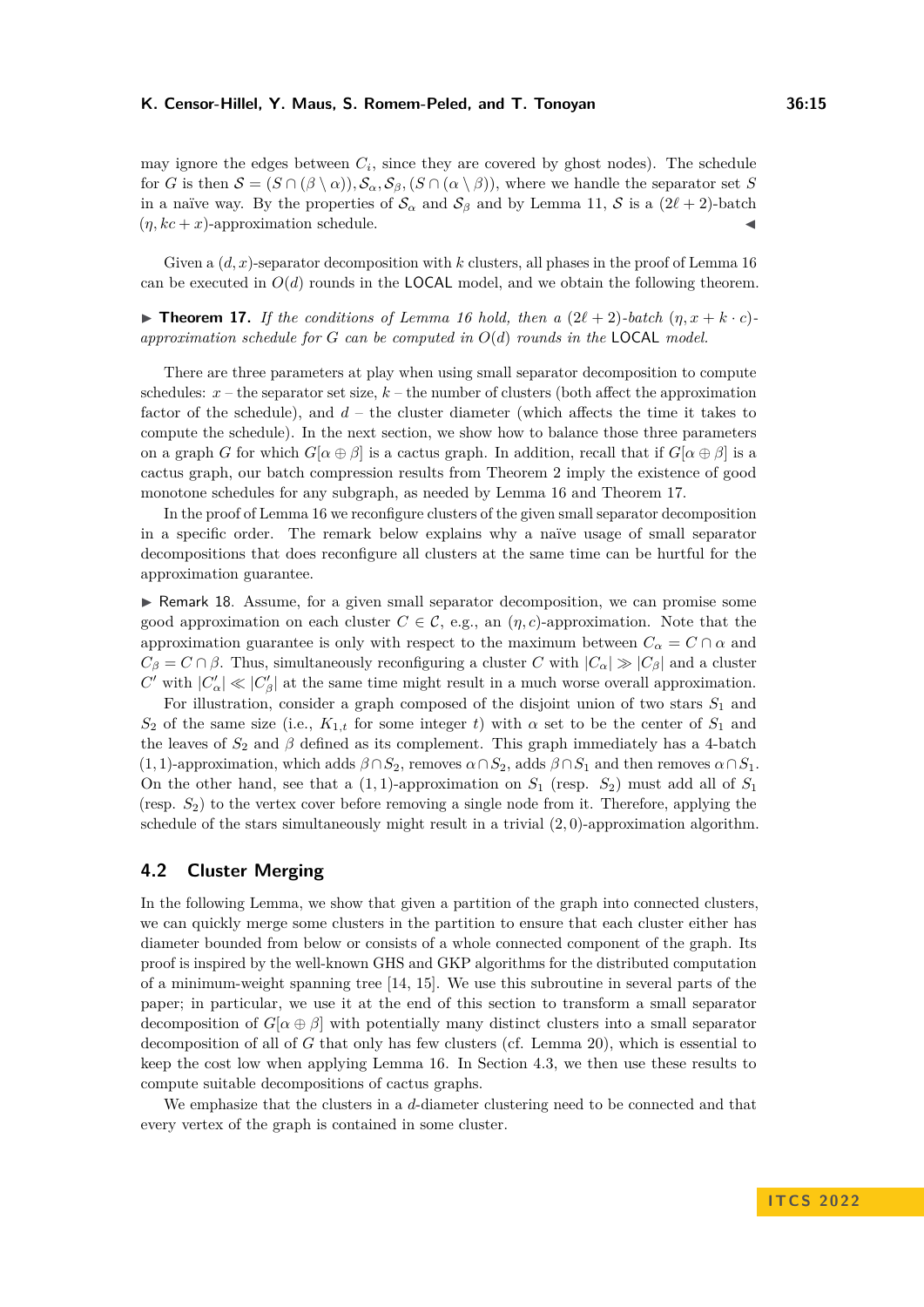### **36:16 Distributed Vertex Cover Reconfiguration**

 $\blacktriangleright$  **Lemma 19** (Cluster Merging). Let  $G = (V, E)$  be a graph with a *d*-diameter clustering  $\mathcal{C} = (C_i)_{i \in k}$ *. For every*  $\varepsilon \in (0,1)$ *, there is an*  $O(\log^*(n)/\varepsilon + d)$ *-round* LOCAL *algorithm that using* C, computes a  $(O(1/\varepsilon) + d)$ -diameter clustering C', where additionally, each cluster *either has diameter at least*  $1/\varepsilon$  *or consists of a whole connected component of G*.

**Proof.** We describe the algorithm that merges clusters from  $C$  to obtain  $C'$ . To this end, assume that initially,  $\mathcal{C}' = (C_i)_{i=1}^k$  is identical to  $\mathcal{C}$ . For simplicity of exposition, we consider the *cluster-graph*  $G'$  with the set  $C'$  of vertices, where two clusters are *adjacent* if any of their corresponding vertices are adjacent in  $G$ . We describe the algorithm using  $G'$ , and explain below how this can be implemented in *G*. The algorithm consists of two stages, the first consists of  $O(\log(1/\varepsilon))$  iterations, while the second happens only once.

**Stage 1.** This stage consists of iterations  $t = 0, 1, 2, \ldots$ ,  $\lceil \log_2(1/\varepsilon) \rceil$ . Next, we describe an iteration *t*. A cluster  $C_i$  is *small* (in iteration *t*) if it has diameter at most  $2^t$  and otherwise it is *large*. A small cluster is *isolated* if it is not adjacent to any other small cluster (it could still have edges to large clusters).

We update the clustering  $C'$  by merging several small clusters together. To this end, every small cluster  $C'_{i}$  (thought of as a node in  $G'$ ) picks an arbitrary edge  $\{v, u\} \in E(G')$ connecting it to another small cluster  $C'_{j}$ , if such an edge exists. Let  $F$  be the set of selected edges. The edges in *F* are oriented as follows: if an edge  $\{C_i', C_j'\}$  was picked only by  $C_i'$ , it becomes an out-edge of  $C_i'$ , i.e., oriented as  $(C_i', C_j')$ , otherwise (if  $C_i'$  and  $C_j'$  both picked  ${C_i', C_j'}$  it is oriented arbitrarily. This gives us a pseudoforest  $\vec{F}$  (in *G'*), i.e., a directed subgraph with maximum outdegree 1. We compute a maximal independent set  $I$  in  $\vec{F}$  with the algorithm from [\[9\]](#page-20-15).

We update the clustering  $\mathcal{C}'$ , as follows: every non-isolated small cluster that is not in  $I$ picks an arbitrary adjacent cluster in *I* and merges with it. That is, given a cluster  $C_i' \in I$ , let  $C'_{i_1}, \ldots, C'_{i_l}$  be the clusters that merge with  $C'_{i}$ . We remove  $C'_{i}$  and  $C'_{i_1}, \ldots, C'_{i_l}$  from  $\mathcal{C}'$  and add a new cluster  $C' = C'_i \cup C'_{i_1} \cup \cdots \cup C'_{i_l}$ . This completes the description of one iteration of Stage 1.

**Stage 2.** Every cluster with diameter smaller than 1*/ε* picks an arbitrary adjacent cluster, if there is any, and merges with it.

This completes the description of the algorithm.

**Diameter bounds.** Towards the rest of the analysis, let us first note that after each iteration *t* of Stage 1, due to the maximality of the independent set *I*, if a small cluster was not merged, then all of its neighbors in  $G'$  must have diameter greater than  $2<sup>t</sup>$ . Therefore, after the last iteration  $(t = \lceil \log(1/\varepsilon) \rceil)$  of Stage 1, every cluster with diameter smaller than  $1/\varepsilon$ (i.e., a small cluster) that is not a whole connected component of *G*, is adjacent to a cluster of diameter at least  $1/\varepsilon$ , and hence is merged with such a cluster in Stage 2. Thus, after Stage 2, every cluster is either an entire connected component of *G* or has diameter at least 1*/ε*.

Next, let us see that the diameter of a cluster does not increase abruptly within a single step of the algorithm. In iteration  $t$  of Stage 1, only clusters with diameter at most  $2^t$ participate in a merge, and whenever a cluster merges with a set of other clusters they together induce a subgraph of *G*′ of diameter at most 2 (which implies that the longest chain of such clusters is of length 3). Thus, after iteration *t*, every new cluster has diameter at most  $3 \cdot 2^t + 2$ , that is,  $2^t$  for every cluster in any chain of merged clusters and the additive 2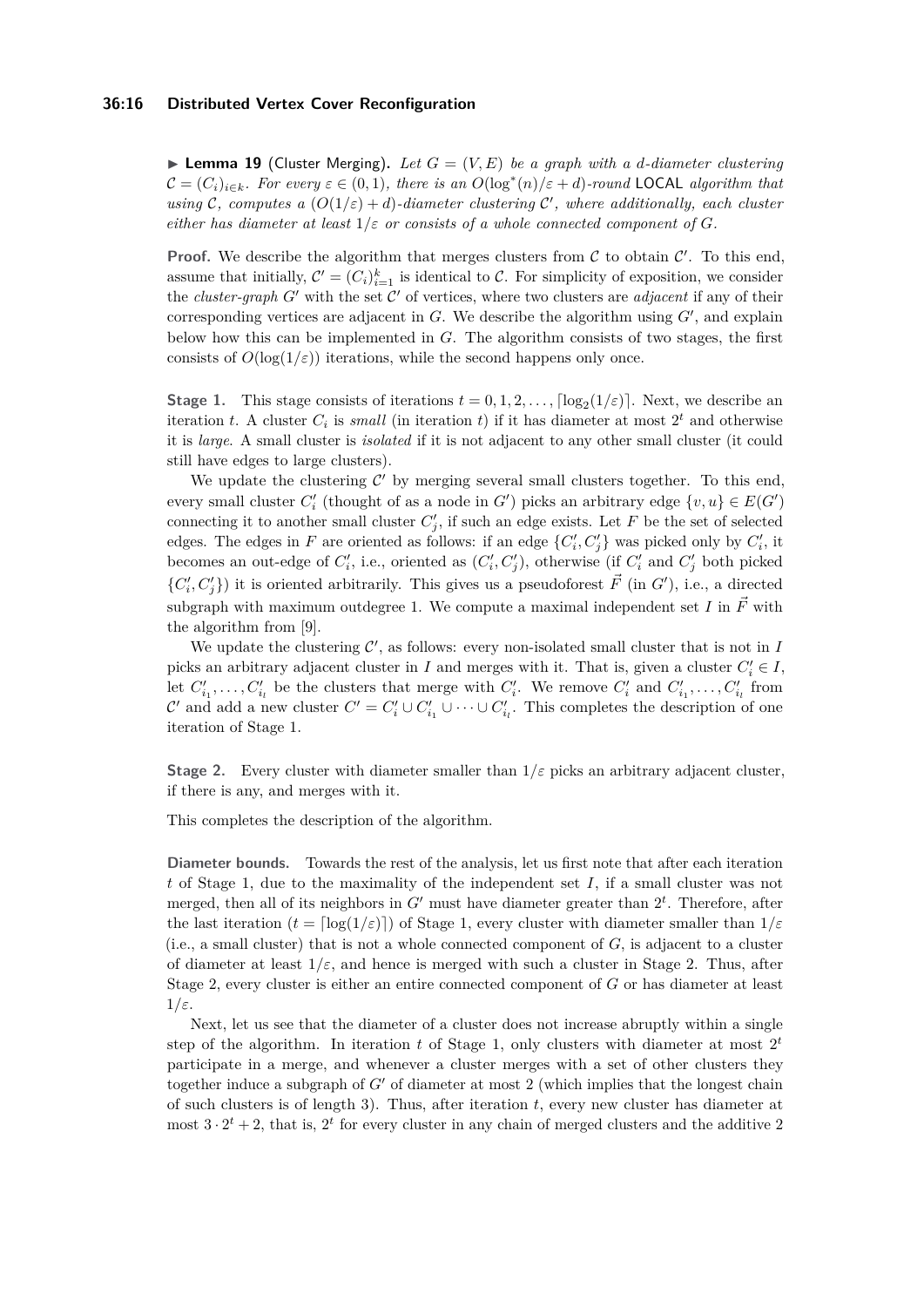for the edges connecting the clusters in the chain. Therefore, after Stage 1, every cluster has diameter at most  $\max\{d, 3 \cdot [1/\varepsilon] + 2\} = d + O(1/\varepsilon)$ . In Stage 2, every cluster of diameter smaller than  $1/\varepsilon$  that is not a separate component of *G* merges into another cluster, hence, after this stage, the maximum diameter of a cluster is increased by at most  $2 + 2/\varepsilon$ . This implies that the maximum diameter of a cluster is still at most  $d + O(1/\varepsilon)$ .

**Runtime and implementation in** *G***.** First, we can use a preprocessing stage (before Stage 1) of  $O(d)$  rounds, to let each cluster elect a leader and compute its diameter. Note that in iteration *t* of Stage 1, all clusters that participated have diameter bounded by 2 *<sup>t</sup>* and thus one round of an algorithm on the cluster-graph in iteration  $t$  can be simulated in  $O(2^t)$  rounds in *G*. Computing a maximal independent set with the algorithm from [\[9\]](#page-20-15) uses  $O(\log^* \eta)$ *cluster-graph rounds*, where *η* is the maximum ID of a node in  $\vec{F}$  (here,  $\eta = \text{poly}(|V|)$ , as each  $C_i$  can assume the ID of its leader). Therefore, the first stage has runtime

$$
\sum_{t=1}^{\lceil \log(1/\varepsilon) \rceil} O(\log^*(n) \cdot 2^t) = O\left(\frac{\log^* n}{\varepsilon}\right).
$$

Similarly, Stage 2 takes  $O(1/\varepsilon)$  rounds in *G*.

The value of *ε* in Lemma [19](#page-14-2) can either be a constant or chosen subconstant and can depend on *n* without violating the correctness of the claim.

Next, we use Lemma [19](#page-14-2) to show that any small separator decomposition of  $G[\alpha \oplus \beta]$  can be transferred into a small separator decomposition of *G* with few clusters  $(O(\varepsilon M)$  with  $M = \max\{|\alpha|, |\beta|\}$ , where the ghost node set can be chosen in order to apply Theorem [17.](#page-14-0)

<span id="page-16-0"></span>▶ **Lemma 20.** *For any ε >* 0*, d* ≥ 1*, there is a deterministic* LOCAL *algorithm that, given a graph*  $G = (V, E)$  *with two vertex covers*  $\alpha$  *and*  $\beta$  *and*  $\alpha$  (*d, x*)*-separator decomposition of*  $G[\alpha \oplus \beta]$  *with an empty ghost node set, computes a*  $(d+O(1/\varepsilon), x)$ *-separator decomposition of G* with a ghost node set  $Z = V \setminus (\alpha \oplus \beta)$  and  $\max\{1, 2\varepsilon M\}$  *clusters in*  $O(\log^*(n)/\varepsilon + d)$ *rounds.*

We emphasize that Lemma [20](#page-16-0) can deal with disconnected input clusters as long as their weak diameter is small, which is aligned with the definition of a (*d, x*)-separator decomposition. As such, the output clusters of Lemma [20](#page-16-0) are not necessarily connected (i.e. each cluster might be formed of several disconnected components).

**Proof of Lemma [20.](#page-16-0)** Let  $D = \alpha \oplus \beta$ ,  $X = \alpha \cap \beta$  and let  $C = \{C_1, \ldots, C_l\}$  be the  $(d, x)$ separator decomposition of  $G[D]$  with separator set  $S \subseteq D$ , where each connected component of a cluster of the input separator decomposition is its own cluster. Note that  $D \cup X = \alpha \cup \beta$ . We say that  $\mathcal C$  is the **first clustering**.

The **second clustering** is formed by the clusters in  $\mathcal{C}$  and a new cluster for every vertex that is not contained in  $C_1 \cup \cdots \cup C_l$ . Each such new cluster consists of a single node. We obtain a *d*-diameter clustering of *G* (with the same *d* as in the first clustering).

**Third clustering.** Apply Lemma [19](#page-14-2) to the second clustering and obtain a  $(d + O(1/\varepsilon))$ diameter clustering  $\mathcal{C}'$  of  $G$ . Let us show that the number of obtained clusters is at most max $\{1, 2\varepsilon M\}$ . Indeed, assuming C' consists of at least 2 components (otherwise there is nothing to prove), Lemma [19](#page-14-2) implies that, since *G* is connected, each cluster has diameter at least  $1/\varepsilon$ . Since every vertex cover of a path contains at least half of its vertices, the diameter  $1/\varepsilon$  implies that every vertex cover of *G* must have at least  $1/2\varepsilon$  nodes in every cluster, and so, we conclude that there are at most 2*εM* clusters.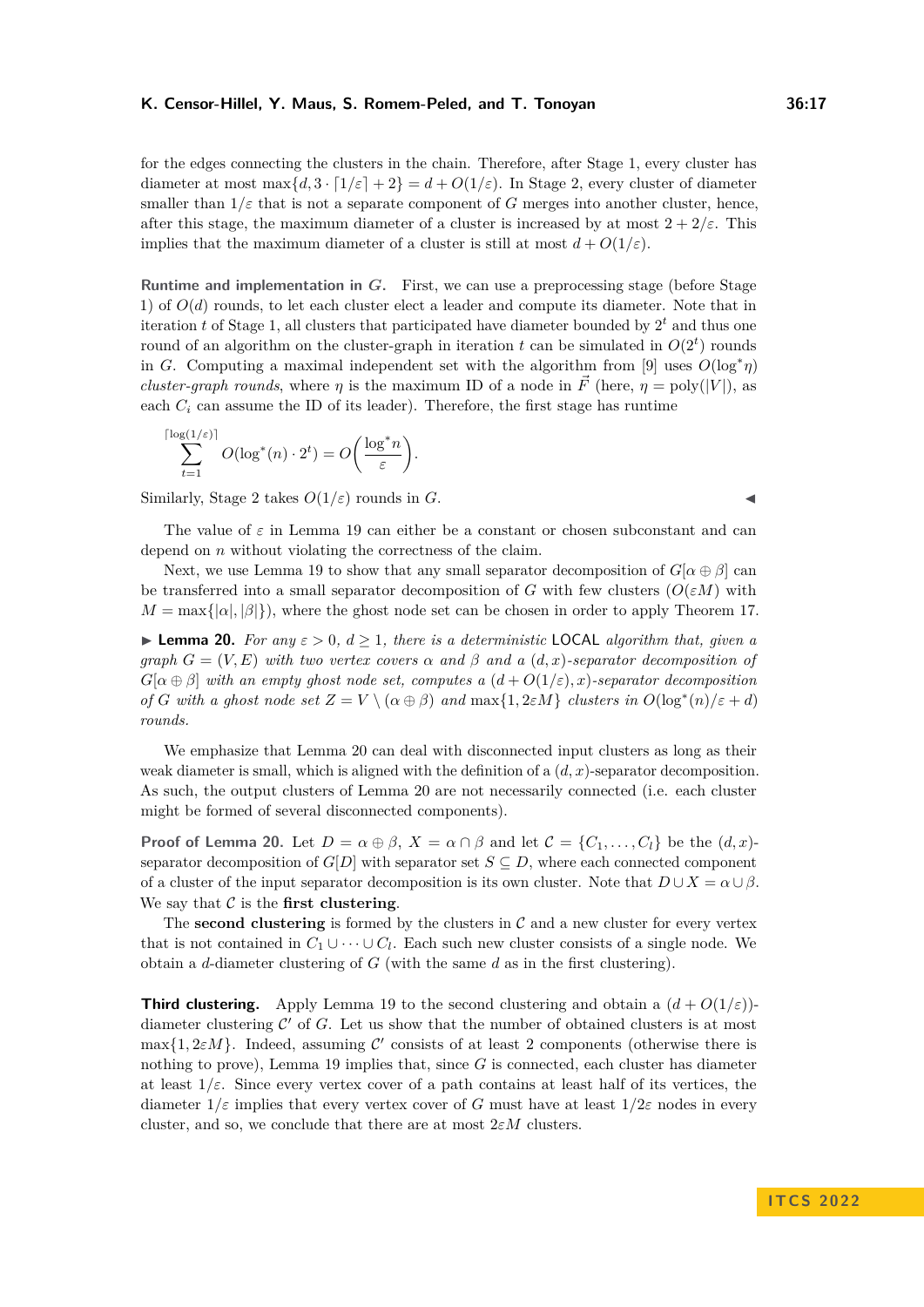**Fourth clustering.** Now, notice that each cluster  $C'$  of  $C'$  consists of *S*-nodes, clusters  $C_i$ (from the clustering C), and Z-nodes, where we defined  $Z = V \setminus D$ . We remove from each *C*<sup> $\prime$ </sup> its *S*-nodes, and claim that this yields a  $(d + O(1/\varepsilon), x)$ -separator decomposition with a ghost node set *Z* and at most  $[2\varepsilon M]$  clusters.

- **1.** Before removing the *S*-nodes, each cluster  $C'$  had a strong diameter of  $O(1/\varepsilon)$ . After the removal, it might become disconnected, but must still have a weak diameter of *O*(1*/ε*).
- **2.** By the definition of *S* (in the first clustering), we have  $|S| \leq x$ .
- **3.** From the definition of a  $d$ -diameter clustering, before removing the  $S$ -nodes,  $C'$  was a partition of *V* . Hence, *S* together with the new clusters again form a partition of *V* .
- **4.** *S* separates: Note that every component  $C_i$  of  $C$  is contained in a distinct cluster  $C'$  of  $\mathcal{C}'$ , and for every  $C', C' \setminus Z$  is composed only of such  $C_i$  components. Therefore, together with the fact that *S* separates  $\{C_i\}_i$ , this shows that *S* separates  $\{C'_j \setminus Z\}_j$ .

# <span id="page-17-1"></span>**4.3 Computing Small Separator Decompositions for Cactus Graphs**

In this section we show that we can efficiently compute small separator decompositions, if  $G[\alpha \oplus \beta]$  is a cactus graph. We prove the following lemma.

<span id="page-17-0"></span>▶ **Lemma 21** (Cactus-Core Decomposition)**.** *For each ε >* 0*, there is a* LOCAL *algorithm that for any connected n*-node graph  $G = (V, E)$  *and vertex covers*  $\alpha, \beta$  *such that*  $G[\alpha \oplus \beta]$  *is a cactus graph, computes a*  $(d, x)$ *-separator decomposition with*  $d = O(1/\varepsilon)$ *,*  $x = \varepsilon |\alpha \oplus \beta|$ *, a ghost node set*  $Z = V \setminus (\alpha \oplus \beta)$  *and*  $\max\{1, 2\varepsilon M\}$  *clusters in*  $O(\log^*(n)/\varepsilon)$  *rounds.* 

We begin with the following observation on cactus graphs that is crucial for bounding the number of separators in our algorithm. Recall that a graph *H* is a minor of a graph *G* if *H* can be obtained from *G* by removing edges, vertices, or contracting edges (merging their endpoints).

<span id="page-17-2"></span>▶ **Observation 22** (Cactus graphs)**.** *1. The family of cactus graphs is closed under taking minors. 2. Every connected cactus graph on n vertices contains at most* 3*n/*2 *edges.*

**Proof.** For the first claim, observe that if after removing vertices or edges, or contracting edges, an edge belongs to at least two cycles (i.e., the obtained graph is not cactus), then it will belong to at least two cycles after reverting the above operations too. To bound the number of edges, observe that all cactus graphs are simple, and since each edge belongs to at most 1 cycle, one can remove an edge from each cycle to obtain a tree, hence the number of edges is  $m = n - 1 + c$ , where *c* is the number of cycles. Also, each cycle contains at least 3 edges, and every edge belongs to at most one cycle, hence,  $c \leq m/3$ . Thus,  $m - n + 1 \leq m/3$ , which implies that  $m < 3n/2$ .

In the proof of the following statement we use the cluster merging procedures developed in Section [4.2](#page-14-1) to compute a decomposition of the graph with small diameter clusters; then we add one vertex of each inter-cluster edge to the separator set and use Observation [22](#page-17-2) to show that the separator set is small.

<span id="page-17-3"></span>▶ **Lemma 23** (Small separator set, many clusters)**.** *For any ε >* 0 *and for any n-node connected cactus graph*  $G = (V, E)$  *with a ghost set*  $Z = \emptyset$ *, there exists a*  $(d, x)$ *-separator decomposition with*  $d = O(1/\varepsilon)$  *and*  $x = \varepsilon n$ *, and with the additional property that the strong diameter of each cluster of the decomposition is at most d. Furthermore, such a decomposition can be found in*  $O(\log^*(n)/\varepsilon)$  *rounds in* **LOCAL**.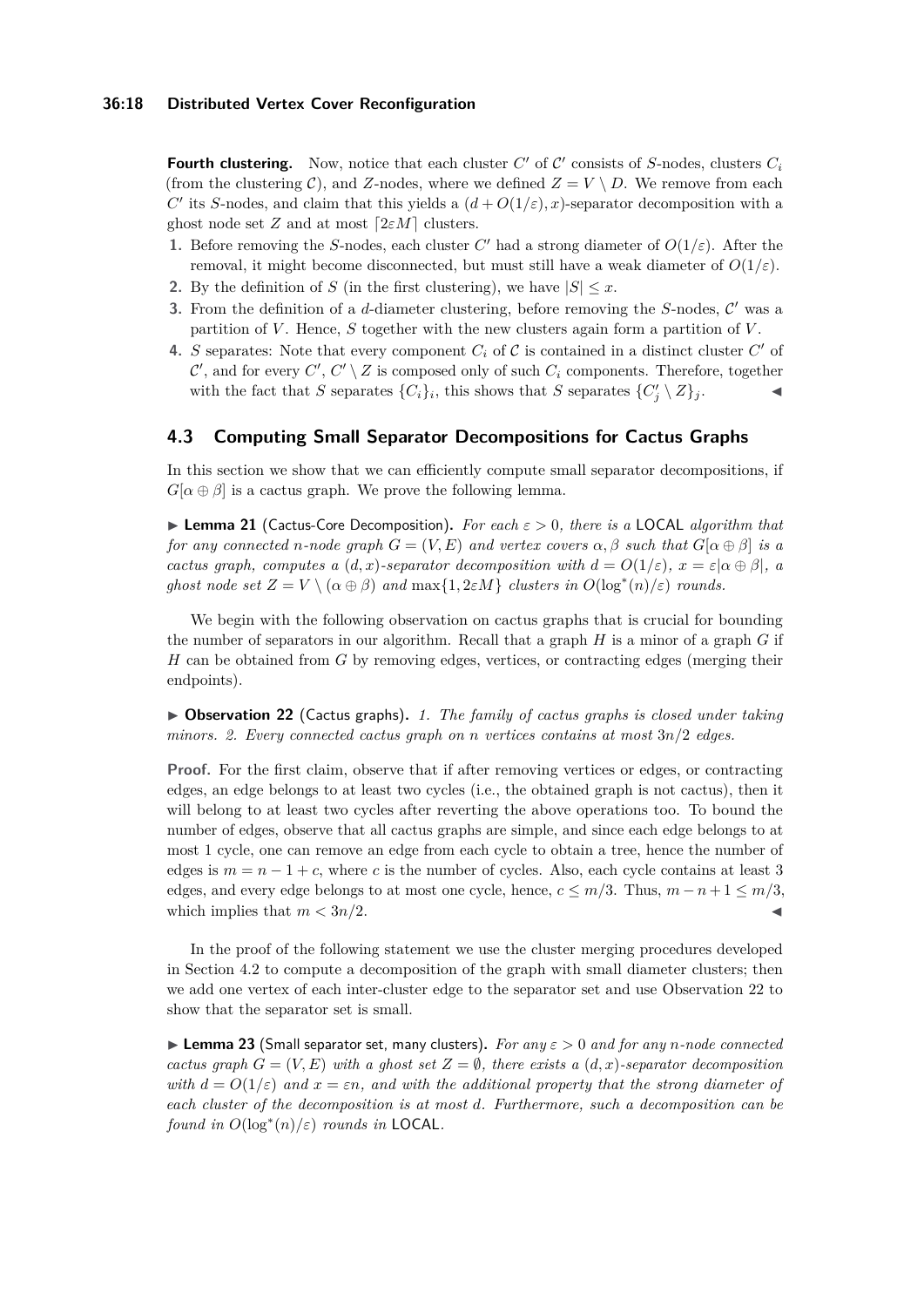**Proof.** Apply Lemma [19](#page-14-2) on the 0-diameter initial clustering of *G*, with every cluster consisting of a single node  $v \in V$ . This yields a clustering  $\mathcal{C}' = \{C'_1, \ldots, C'_k\}$  with each cluster having a strong diameter  $O(1/\varepsilon)$ , in  $O(\log^*(n)/\varepsilon)$  rounds. If  $k = 1$ , we let  $S = \emptyset$  to get the desired decomposition. On the other hand, if  $k \geq 2$ , recall that Lemma [19](#page-14-2) gives in this case clusters of diameter at least 1*/ε* (as *G* is connected), and so, the total number of clusters is bounded by  $k \leq \varepsilon n$ .

It follows from the definition of a *d*-diameter clustering and the assumption that *G* is connected that each cluster induces a connected subgraph of *G*. Let us now bound the number of inter-cluster edges *I* (i.e., edges with endpoints in different clusters) for  $k \geq 2$ . First, observe that there can be at most 2 inter-cluster edges connecting any two given clusters, since otherwise, using the fact that each cluster induces a connected subgraph, we can find two cycles that share an edge, which contradicts the assumption that *G* is a cactus graph. Let us form the *cluster-graph*  $H = (C', E')$ , where two vertices  $C'_i, C'_j \in C'$  are adjacent if and only if there is an inter-cluster edge in  $G$  with one endpoint in  $C_i'$  and the other in  $C'_{j}$ . The observation above implies that an edge in  $E'$  can correspond to at most 2 inter-cluster edges, i.e.,  $|E'| \ge |I|/2$ . On the other hand, since each cluster  $C_i'$  induces a connected subgraph of *G*, observe that *H* is a simple minor of *G*. Recall from Observation [22](#page-17-2) that cactus graphs are closed under taking minors, hence  $H$  is a cactus graph, which implies by Observation [22](#page-17-2) that the number of its edges can be bounded by

$$
|\mathcal{C}'| - 1 + |M(H)| \le \frac{3}{2} |\mathcal{C}'| = \frac{3}{2}k,
$$

where  $M(H)$  is a maximum matching of *H*. Putting all together, thus the number of inter-cluster edges is at most  $|I| \leq 2|E'| \leq 3k$ .

To construct *S*, for each inter-cluster edge, arbitrarily add one of its two endpoints to *S* and remove that node from its cluster, while the other endpoint remains in its cluster. These removals might disconnect clusters in  $\mathcal{C}'$ , creating a new clustering  $\mathcal{C}$  with (possibly) more clusters; however, this process does not introduce new edges between clusters. Thus *S* separates the clusters C and we get that  $|S|$  is exactly the number of inter-cluster edges, hence, at most  $3k \leq 3\varepsilon n$ . The clusters of C along with S provide the desired decomposition. Since  $\varepsilon$  was arbitrary, we get the claim of the lemma.

To obtain Lemma [21](#page-17-0) from the small separator decomposition provided by Lemma [23,](#page-17-3) we use Lemma [20](#page-16-0) to reduce the number of clusters.

**Proof of Lemma [21.](#page-17-0)** Let  $D = \alpha \oplus \beta$ . By our assumption,  $G[D]$  is a cactus graph with components  $G_1, \ldots, G_k$ . We first create a small separator decomposition of  $G[D]$ , which we later extend to a decomposition of the whole graph.

Apply the cactus graph decomposition in Lemma [23](#page-17-3) to each component  $G_i$  to obtain a clustering  $\{C_{ij}\}_{j=1,\ldots,k_i}$  and a separator set  $S_i$ , for each such  $G_i$ . We use those to form a clustering  $C = \{C_{ij}\}_{j=1,\dots,k_i,i=1,\dots,k}$  and a separator set  $S = \bigcup_{i=1}^{k} S_i$  of  $G[D]$ . Note that by Lemma [23,](#page-17-3) each  $C_{ij}$  is a connected cactus graph with diameter  $O(1/\varepsilon)$  and the size of *S* is bounded by  $\sum_{i=1}^{k} \varepsilon |G_i| = \varepsilon |D|$ . The obtained clustering is a  $(d, x)$ -separator decomposition of *G*[*D*] with an empty ghost node set, separator set *S*, and parameters  $d = O(1/\varepsilon)$  and  $x = \varepsilon |D|$ . Now, apply Lemma [20](#page-16-0) to obtain a  $(d, x)$ -separator decomposition  $\mathcal{C}' = \{C'_1, \ldots, C'_{k'}\}$  of *G* with ghost node set  $Z = V \setminus (\alpha \oplus \beta)$ , separator set *S* and parameters  $d = O(1/\varepsilon), x = \varepsilon|D|$  and  $k' = \max\{1, 2\varepsilon M\}$  (recall that  $M = \max\{|\alpha|, |\beta|\}.$ ).

For the runtime, see that applying Lemma [23](#page-17-3) to each component takes  $O(\log^*(n)/\varepsilon)$ rounds and Lemma [20](#page-16-0) takes  $O(\log^*(n)/\varepsilon + d) = O(\log^*(n)/\varepsilon)$  rounds. Thus, the algorithm consists of  $O(\log^*(n)/\varepsilon)$  rounds in total.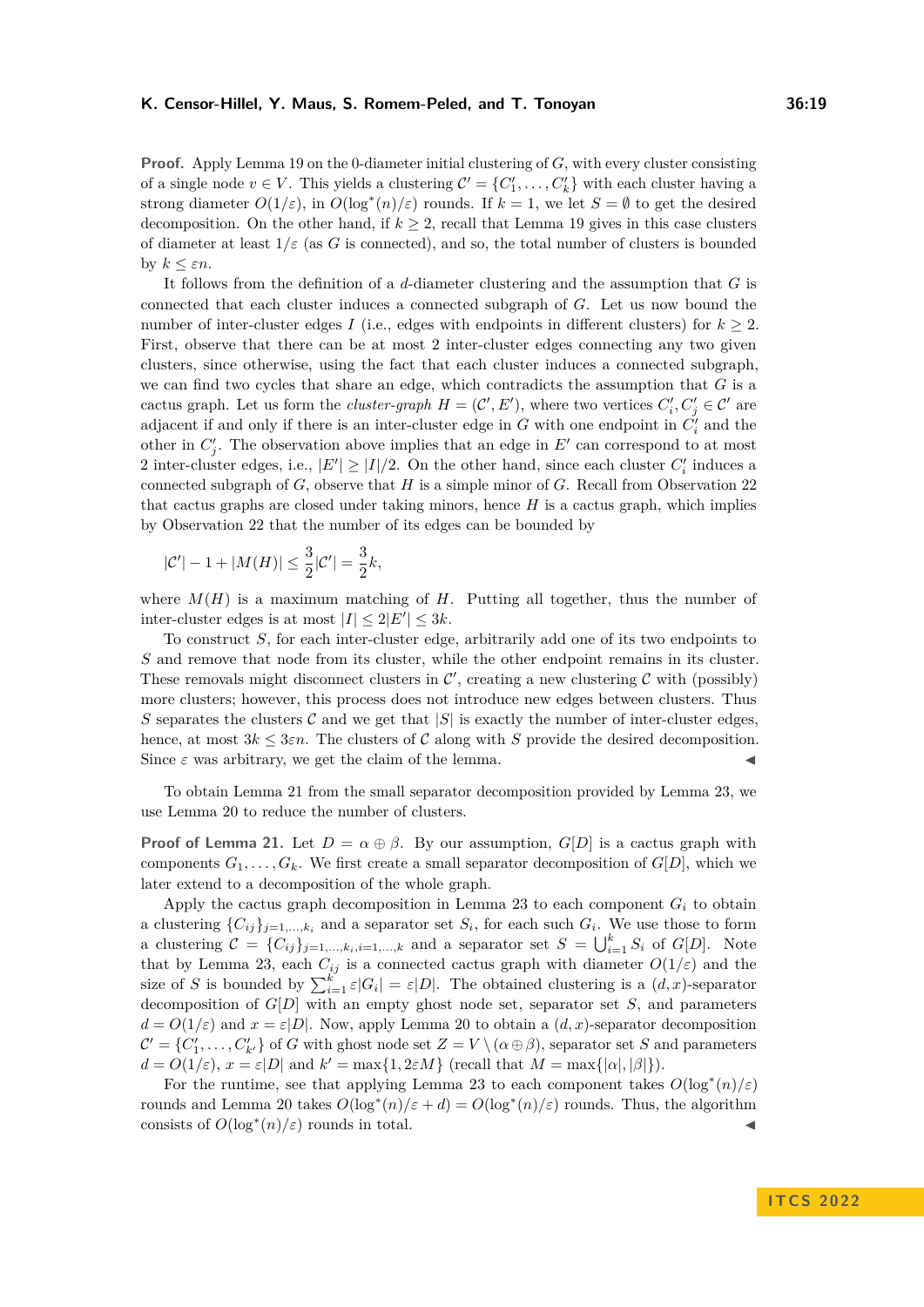### **36:20 Distributed Vertex Cover Reconfiguration**

### <span id="page-19-4"></span>**4.4 Proof of Theorem [4](#page-4-0)**

**Proof of Theorem [4.](#page-4-0)** Let  $D = \alpha \oplus \beta$ . By our assumption,  $G[D]$  is a cactus graph. Use Lemma [21](#page-17-0) to compute a  $(d, x)$ -separator decomposition  $\mathcal{C} = \{C_1, \ldots, C_k\}$  of *G* with ghost node set  $Z = V \setminus (\alpha \oplus \beta)$ , separator set *S* and parameters  $d = O(1/\varepsilon)$ ,  $x = \varepsilon|D|$  and  $k = \max\{1, 2\varepsilon M\}$  (recall that  $M = \max\{|\alpha|, |\beta|\}.$ ).

Now, apply Theorem [17](#page-14-0) to the clustering  $C$  to compute a reconfiguration schedule: For each cluster  $C \in \mathcal{C}$ ,  $G[D \cap C]$  is a cactus graph, hence, from Theorem [2,](#page-2-1)  $G[C \cap D]$  (and thus also  $G[C])$  has an  $O(1/\varepsilon)$ -batch  $(1 + \varepsilon, 3)$ -approximation schedule. Thus, we can apply Theorem [17](#page-14-0) on the clustering C and obtain an  $O(1/\varepsilon)$ -batch  $(1+\varepsilon,\varepsilon|D|+k\cdot 3)$ -approximation schedule, that is, in total we can upper bound the size by

$$
(1+\varepsilon)M + \varepsilon|D| + k \cdot 3 \stackrel{|D| \le 2M}{\le} (1+\varepsilon)M + \varepsilon \cdot 2M + \max\{1, 2\varepsilon M\} \cdot 3 \le (1+9\varepsilon)M + 3,
$$

showing that the schedule is a  $(1 + 9\varepsilon, 3)$ -approximation. Rescaling  $\varepsilon$  provides the result.

For the runtime, applying Lemma [21](#page-17-0) takes  $O(\log^*(n)/\varepsilon)$  rounds. Theorem [17](#page-14-0) takes  $O(d) = O(1/\varepsilon)$  rounds. Thus, the algorithm consists of  $O(\log^*(n)/\varepsilon)$  rounds in total.

### <span id="page-19-2"></span>**4.5 Distributed Computation of Greedy Schedules**

We conclude with a brief description of the ideas behind Theorem [5.](#page-4-1) We want to distributively simulate the following greedy algorithm from Theorem [3:](#page-3-1) process *α*-nodes in an increasing order of degree (in  $G[\alpha \oplus \beta]$ ), and for each of them, say *v*, add all  $\beta$ -neighbors of *v* to the vertex cover, then remove *v*. A naïve idea is, for rounds  $i = 1$  to  $\Delta$  (max. degree), add the *β*-neighbors of all *α*-nodes of degree *i* to the vertex cover (in parallel), then remove those  $\alpha$ -nodes. This does not work, e.g., if all nodes have the same degree.

To fix this, we need to process  $\alpha$ -nodes in small groups (of size  $\varepsilon$  max $\{|\alpha|,|\beta|\}$ ), but still in the degree order. This is achieved by computing an  $O(1/\varepsilon)$ -diameter clustering,  $C_1, \ldots, C_k$ , with Lemma [19,](#page-14-2) and in each cluster *C*, letting an  $\varepsilon$ -fraction of  $\alpha$ -nodes of given degree *i*,  $A_{i,j}^C \subseteq C$ , be processed (for  $j = 1, \ldots, O(1/\varepsilon)$  iterations), which effectively means an  $\varepsilon$ fraction of *all* degree *i* nodes are processed in parallel (namely,  $\bigcup_{\text{clusters } C} A_{i,j}^C$ ). Overall, we get an  $O(\Delta/\varepsilon)$ -batch schedule with the desired approximation (essentially, using the proof of Theorem [3\)](#page-3-1). To reduce the schedule length to  $O(\lambda/\varepsilon^2)$ , we use the fact that there is only a small fraction of nodes with degree much larger than the arboricity, and those nodes can be processed in a single batch. More formally, we first add to the vertex cover the set  $\beta'$ of all *β*-vertices of degree larger than  $\lambda/\varepsilon$  (they form an  $\approx \varepsilon$  fraction of all), then using the bounded degree of vertices in  $\beta \setminus \beta'$ , we construct a  $O(\lambda/\varepsilon^2)$ -batch  $(\beta \setminus \beta')$ -to- $\alpha$  schedule using the algorithm described above, and revert it (cf. Observation [7\)](#page-6-2), to finally obtain an  $α$ -to- $β$  schedule. See the full version for details.

#### **References**

<span id="page-19-1"></span>**<sup>1</sup>** Baruch Awerbuch, Andrew V. Goldberg, Michael Luby, and Serge A. Plotkin. Network decomposition and locality in distributed computation. In *Proceedings of the Symposium on Foundations of Computer Science (FOCS)*, pages 364–369, 1989.

<span id="page-19-3"></span>**<sup>2</sup>** Hans L. Bodlaender. A partial *k*-arboretum of graphs with bounded treewidth. *Theor. Comput. Sci.*, 209(1-2):1–45, 1998. [doi:10.1016/S0304-3975\(97\)00228-4](https://doi.org/10.1016/S0304-3975(97)00228-4).

<span id="page-19-0"></span>**<sup>3</sup>** Marthe Bonamy, Marc Heinrich, Takehiro Ito, Yusuke Kobayashi, Haruka Mizuta, Moritz Mühlenthaler, Akira Suzuki, and Kunihiro Wasa. Shortest reconfiguration of colorings under Kempe changes. In *37th International Symposium on Theoretical Aspects of Computer*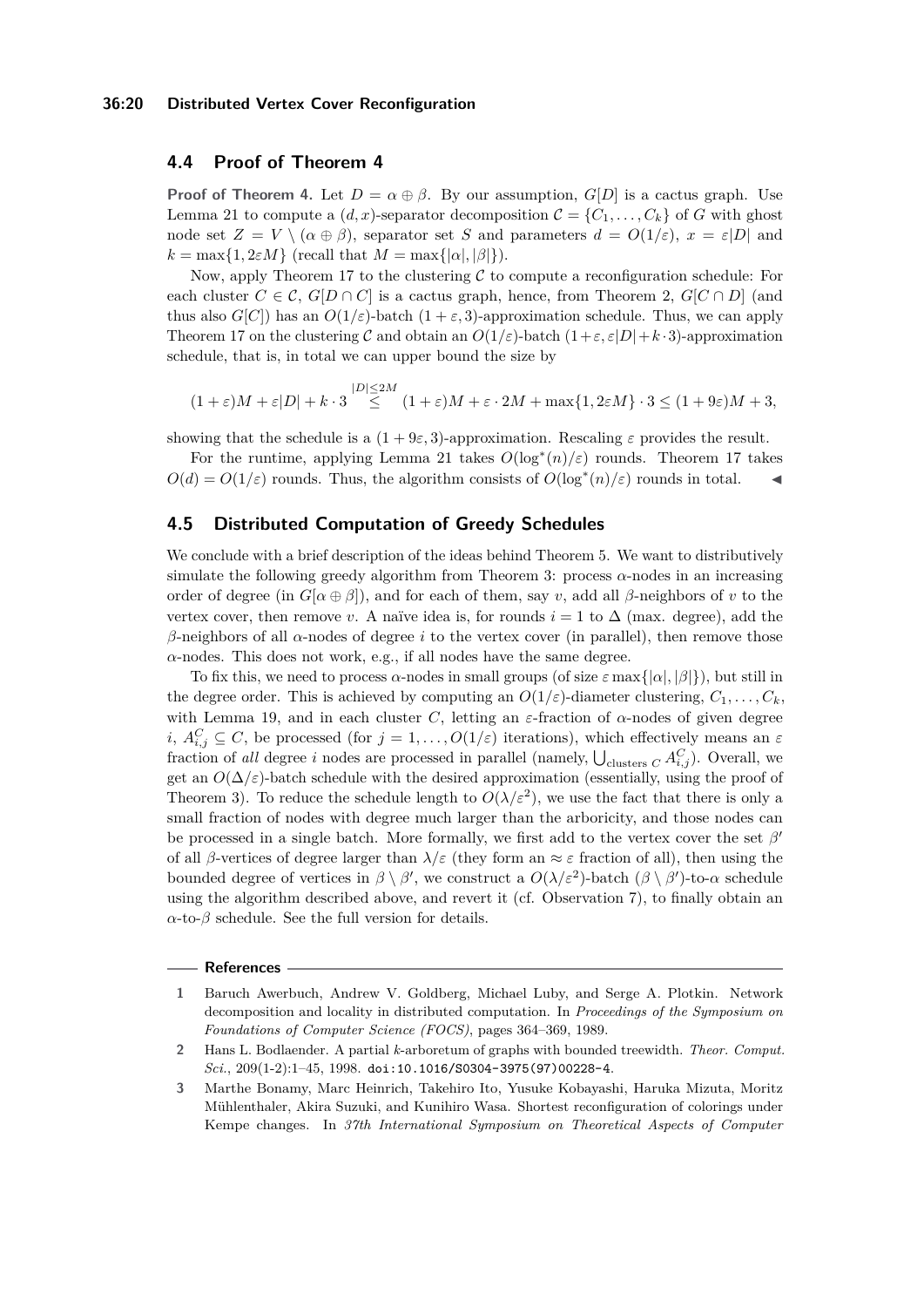*Science, STACS 2020, March 10-13, 2020, Montpellier, France*, pages 35:1–35:14, 2020. [doi:10.4230/LIPIcs.STACS.2020.35](https://doi.org/10.4230/LIPIcs.STACS.2020.35).

- <span id="page-20-7"></span>**4** Marthe Bonamy, Paul Ouvrard, Mikaël Rabie, Jukka Suomela, and Jara Uitto. Distributed recoloring. In *32nd International Symposium on Distributed Computing, DISC 2018, New Orleans, LA, USA, October 15-19, 2018*, pages 12:1–12:17, 2018. [doi:10.4230/LIPIcs.DISC.](https://doi.org/10.4230/LIPIcs.DISC.2018.12) [2018.12](https://doi.org/10.4230/LIPIcs.DISC.2018.12).
- <span id="page-20-3"></span>**5** Paul S. Bonsma and Luis Cereceda. Finding paths between graph colourings: PSPACEcompleteness and superpolynomial distances. *Theor. Comput. Sci.*, 410(50):5215–5226, 2009.
- <span id="page-20-4"></span>**6** Paul S. Bonsma, Marcin Kaminski, and Marcin Wrochna. Reconfiguring independent sets in claw-free graphs. In R. Ravi and Inge Li Gørtz, editors, *Algorithm Theory - SWAT 2014 - 14th Scandinavian Symposium and Workshops, Copenhagen, Denmark, July 2-4, 2014. Proceedings*, volume 8503 of *Lecture Notes in Computer Science*, pages 86–97. Springer, 2014. [doi:10.1007/978-3-319-08404-6\\_8](https://doi.org/10.1007/978-3-319-08404-6_8).
- <span id="page-20-8"></span>**7** Keren Censor-Hillel and Mikaël Rabie. Distributed reconfiguration of maximal independent sets. In *46th International Colloquium on Automata, Languages, and Programming, ICALP 2019, July 9-12, 2019, Patras, Greece*, pages 135:1–135:14, 2019. [doi:10.4230/LIPIcs.ICALP.](https://doi.org/10.4230/LIPIcs.ICALP.2019.135) [2019.135](https://doi.org/10.4230/LIPIcs.ICALP.2019.135).
- <span id="page-20-0"></span>**8** Luis Cereceda, Jan van den Heuvel, and Matthew Johnson. Connectedness of the graph of vertex-colourings. *Discret. Math.*, 308(5-6):913–919, 2008. [doi:10.1016/j.disc.2007.07.028](https://doi.org/10.1016/j.disc.2007.07.028).
- <span id="page-20-15"></span>**9** Richard Cole and Uzi Vishkin. Deterministic coin tossing with applications to optimal parallel list ranking. *Inf. Control*, 70(1):32–53, July 1986. [doi:10.1016/S0019-9958\(86\)80023-7](https://doi.org/10.1016/S0019-9958(86)80023-7).
- <span id="page-20-6"></span>**10** Mark de Berg, Bart M. P. Jansen, and Debankur Mukherjee. Independent-set reconfiguration thresholds of hereditary graph classes. *Discret. Appl. Math.*, 250:165–182, 2018. [doi:10.1016/](https://doi.org/10.1016/j.dam.2018.05.029) [j.dam.2018.05.029](https://doi.org/10.1016/j.dam.2018.05.029).
- <span id="page-20-5"></span>**11** Erik D. Demaine, Martin L. Demaine, Eli Fox-Epstein, Duc A. Hoang, Takehiro Ito, Hirotaka Ono, Yota Otachi, Ryuhei Uehara, and Takeshi Yamada. Linear-time algorithm for sliding tokens on trees. *Theoretical Computer Science*, 600:132–142, 2015.
- <span id="page-20-10"></span>**12** Hristo Djidjev and Shankar M. Venkatesan. Reduced constants for simple cycle graph separation. *Acta Informatica*, 34(3):231–243, 1997. [doi:10.1007/s002360050082](https://doi.org/10.1007/s002360050082).
- <span id="page-20-12"></span>**13** Salwa Faour and Fabian Kuhn. Approximating bipartite minimum vertex cover in the CONGEST model. In Quentin Bramas, Rotem Oshman, and Paolo Romano, editors, *24th International Conference on Principles of Distributed Systems, OPODIS 2020, December 14-16, 2020, Strasbourg, France (Virtual Conference)*, volume 184 of *LIPIcs*, pages 29:1–29:16. Schloss Dagstuhl - Leibniz-Zentrum für Informatik, 2020. [doi:10.4230/LIPIcs.OPODIS.2020.29](https://doi.org/10.4230/LIPIcs.OPODIS.2020.29).
- <span id="page-20-13"></span>**14** R. G. Gallager, P. A. Humblet, and P. M. Spira. A distributed algorithm for minimumweight spanning trees. *ACM Trans. Program. Lang. Syst.*, 5(1):66–77, January 1983. [doi:](https://doi.org/10.1145/357195.357200) [10.1145/357195.357200](https://doi.org/10.1145/357195.357200).
- <span id="page-20-14"></span>**15** Juan A. Garay, Shay Kutten, and David Peleg. A sublinear time distributed algorithm for minimum-weight spanning trees. *SIAM J. Comput.*, 27(1):302–316, 1998. [doi:10.1137/](https://doi.org/10.1137/S0097539794261118) [S0097539794261118](https://doi.org/10.1137/S0097539794261118).
- <span id="page-20-9"></span>**16** Dennis Geller and Bennet Manvel. Reconstruction of cacti. *Canadian Journal of Mathematics*, 21:1354–1360, 1969. [doi:10.4153/CJM-1969-149-3](https://doi.org/10.4153/CJM-1969-149-3).
- <span id="page-20-1"></span>**17** Mohsen Ghaffari, Fabian Kuhn, and Yannic Maus. On the complexity of local distributed graph problems. In *Proceedings of the ACM Symposium on Theory of Computing (STOC)*, pages 784–797. ACM, 2017.
- <span id="page-20-11"></span>**18** John R Gilbert, Joan P Hutchinson, and Robert Endre Tarjan. A separator theorem for graphs of bounded genus. *Journal of Algorithms*, 5(3):391–407, 1984. [doi:10.1016/0196-6774\(84\)](https://doi.org/10.1016/0196-6774(84)90019-1) [90019-1](https://doi.org/10.1016/0196-6774(84)90019-1).
- <span id="page-20-2"></span>**19** Robert A. Hearn and Erik D. Demaine. PSPACE-completeness of sliding-block puzzles and other problems through the nondeterministic constraint logic model of computation. *Theor. Comput. Sci.*, 343(1-2):72–96, 2005.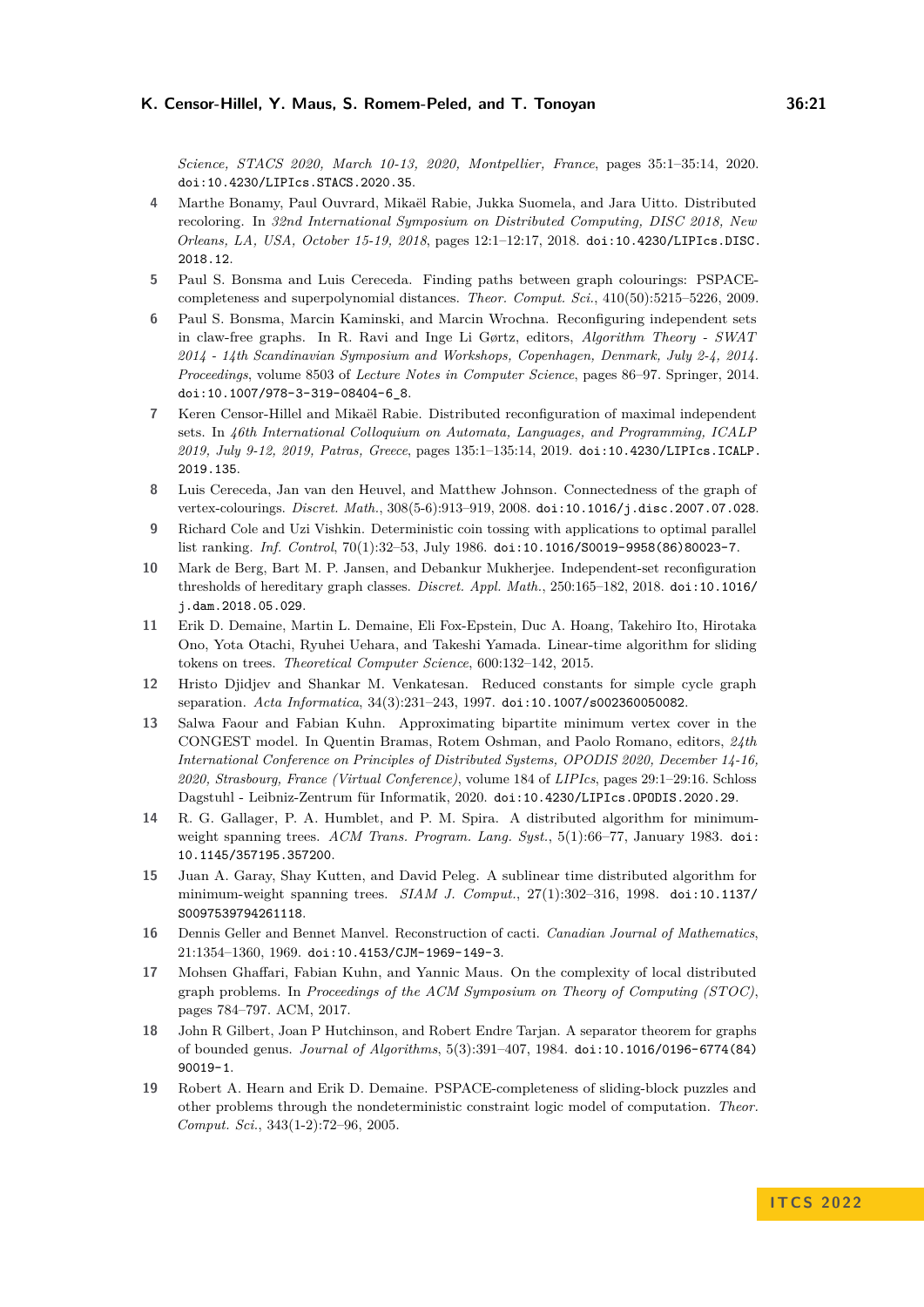### **36:22 Distributed Vertex Cover Reconfiguration**

- <span id="page-21-11"></span>**20** Jan van den Heuvel. The complexity of change. In Simon R. Blackburn, Stefanie Gerke, and Mark Wildon, editors, *Surveys in Combinatorics 2013*, London Mathematical Society Lecture Note Series, pages 127–160. Cambridge University Press, 2013. [doi:](https://doi.org/10.1017/CBO9781139506748.005) [10.1017/CBO9781139506748.005](https://doi.org/10.1017/CBO9781139506748.005).
- <span id="page-21-13"></span>**21** Duc A. Hoang and Ryuhei Uehara. Sliding tokens on a cactus. In Seok-Hee Hong, editor, *27th International Symposium on Algorithms and Computation, ISAAC 2016, December 12-14, 2016, Sydney, Australia*, volume 64 of *LIPIcs*, pages 37:1–37:26. Schloss Dagstuhl - Leibniz-Zentrum für Informatik, 2016. [doi:10.4230/LIPIcs.ISAAC.2016.37](https://doi.org/10.4230/LIPIcs.ISAAC.2016.37).
- <span id="page-21-8"></span>**22** Takehiro Ito, Erik D. Demaine, Nicholas J.A. Harvey, Christos H. Papadimitriou, Martha Sideri, Ryuhei Uehara, and Yushi Uno. On the complexity of reconfiguration problems. *Theoretical Computer Science*, 412(12):1054–1065, 2011. [doi:10.1016/j.tcs.2010.12.005](https://doi.org/10.1016/j.tcs.2010.12.005).
- <span id="page-21-1"></span>**23** Takehiro Ito, Naonori Kakimura, Naoyuki Kamiyama, Yusuke Kobayashi, and Yoshio Okamoto. Shortest reconfiguration of perfect matchings via alternating cycles. In *27th Annual European Symposium on Algorithms, ESA 2019, September 9-11, 2019, Munich/Garching, Germany*, pages 61:1–61:15, 2019. [doi:10.4230/LIPIcs.ESA.2019.61](https://doi.org/10.4230/LIPIcs.ESA.2019.61).
- <span id="page-21-0"></span>**24** Takehiro Ito, Marcin Kaminski, and Erik D. Demaine. Reconfiguration of list edge-colorings in a graph. *Discret. Appl. Math.*, 160(15):2199–2207, 2012. [doi:10.1016/j.dam.2012.05.014](https://doi.org/10.1016/j.dam.2012.05.014).
- <span id="page-21-5"></span>**25** Takehiro Ito, Hiroyuki Nooka, and Xiao Zhou. Reconfiguration of vertex covers in a graph. *IEICE Transactions on Information and Systems*, E99.D(3):598–606, 2016. [doi:10.1587/](https://doi.org/10.1587/transinf.2015FCP0010) [transinf.2015FCP0010](https://doi.org/10.1587/transinf.2015FCP0010).
- <span id="page-21-9"></span>**26** Matthew Johnson, Dieter Kratsch, Stefan Kratsch, Viresh Patel, and Daniël Paulusma. Finding shortest paths between graph colourings. *Algorithmica*, 75(2):295–321, 2016.
- <span id="page-21-2"></span>**27** Marcin Kaminski, Paul Medvedev, and Martin Milanic. Complexity of independent set reconfigurability problems. *Theor. Comput. Sci.*, 439:9–15, 2012. [doi:10.1016/j.tcs.2012.](https://doi.org/10.1016/j.tcs.2012.03.004) [03.004](https://doi.org/10.1016/j.tcs.2012.03.004).
- <span id="page-21-14"></span>**28** Jun Kawahara, Toshiki Saitoh, and Ryo Yoshinaka. The time complexity of the token swapping problem and its parallel variants. In Sheung-Hung Poon, Md. Saidur Rahman, and Hsu-Chun Yen, editors, *WALCOM: Algorithms and Computation, 11th International Conference and Workshops, WALCOM 2017, Hsinchu, Taiwan, March 29-31, 2017, Proceedings*, volume 10167 of *Lecture Notes in Computer Science*, pages 448–459. Springer, 2017. [doi:](https://doi.org/10.1007/978-3-319-53925-6_35) [10.1007/978-3-319-53925-6\\_35](https://doi.org/10.1007/978-3-319-53925-6_35).
- <span id="page-21-16"></span>**29** Ken-ichi Kawarabayashi and Bruce A. Reed. A separator theorem in minor-closed classes. In *51th Annual IEEE Symposium on Foundations of Computer Science, FOCS 2010, October 23-26, 2010, Las Vegas, Nevada, USA*, pages 153–162. IEEE Computer Society, 2010. [doi:](https://doi.org/10.1109/FOCS.2010.22) [10.1109/FOCS.2010.22](https://doi.org/10.1109/FOCS.2010.22).
- <span id="page-21-7"></span>**30** N. Linial and M. Saks. Low diameter graph decompositions. *Combinatorica*, 13(4):441–454, 1993.
- <span id="page-21-15"></span>**31** Nati Linial. Locality in distributed graph algorithms. *SIAM Journal on Computing*, 21(1):193– 201, 1992.
- <span id="page-21-4"></span>**32** Richard J. Lipton and Robert Endre Tarjan. Applications of a planar separator theorem. *SIAM J. Comput.*, 9(3):615–627, 1980. [doi:10.1137/0209046](https://doi.org/10.1137/0209046).
- <span id="page-21-3"></span>**33** Daniel Lokshtanov and Amer E. Mouawad. The complexity of independent set reconfiguration on bipartite graphs. *ACM Trans. Algorithms*, 15(1):7:1–7:19, 2019. [doi:10.1145/3280825](https://doi.org/10.1145/3280825).
- <span id="page-21-6"></span>**34** Adam Marcus, Daniel A. Spielman, and Nikhil Srivastava. Interlacing families I: bipartite Ramanujan graphs of all degrees. *Annals of Mathematics*, 182:307–325, 2015.
- <span id="page-21-17"></span>**35** Gary L. Miller, Shang-Hua Teng, William P. Thurston, and Stephen A. Vavasis. Separators for sphere-packings and nearest neighbor graphs. *J. ACM*, 44(1):1–29, 1997. [doi:10.1145/](https://doi.org/10.1145/256292.256294) [256292.256294](https://doi.org/10.1145/256292.256294).
- <span id="page-21-12"></span>**36** Amer Mouawad, Naomi Nishimura, Venkatesh Raman, and Sebastian Siebertz. Vertex cover reconfiguration and beyond. *Algorithms*, 11(2):20, February 2018. [doi:10.3390/a11020020](https://doi.org/10.3390/a11020020).
- <span id="page-21-10"></span>**37** Naomi Nishimura. Introduction to reconfiguration. *Algorithms*, 11(4):52, 2018. [doi:10.3390/](https://doi.org/10.3390/a11040052) [a11040052](https://doi.org/10.3390/a11040052).